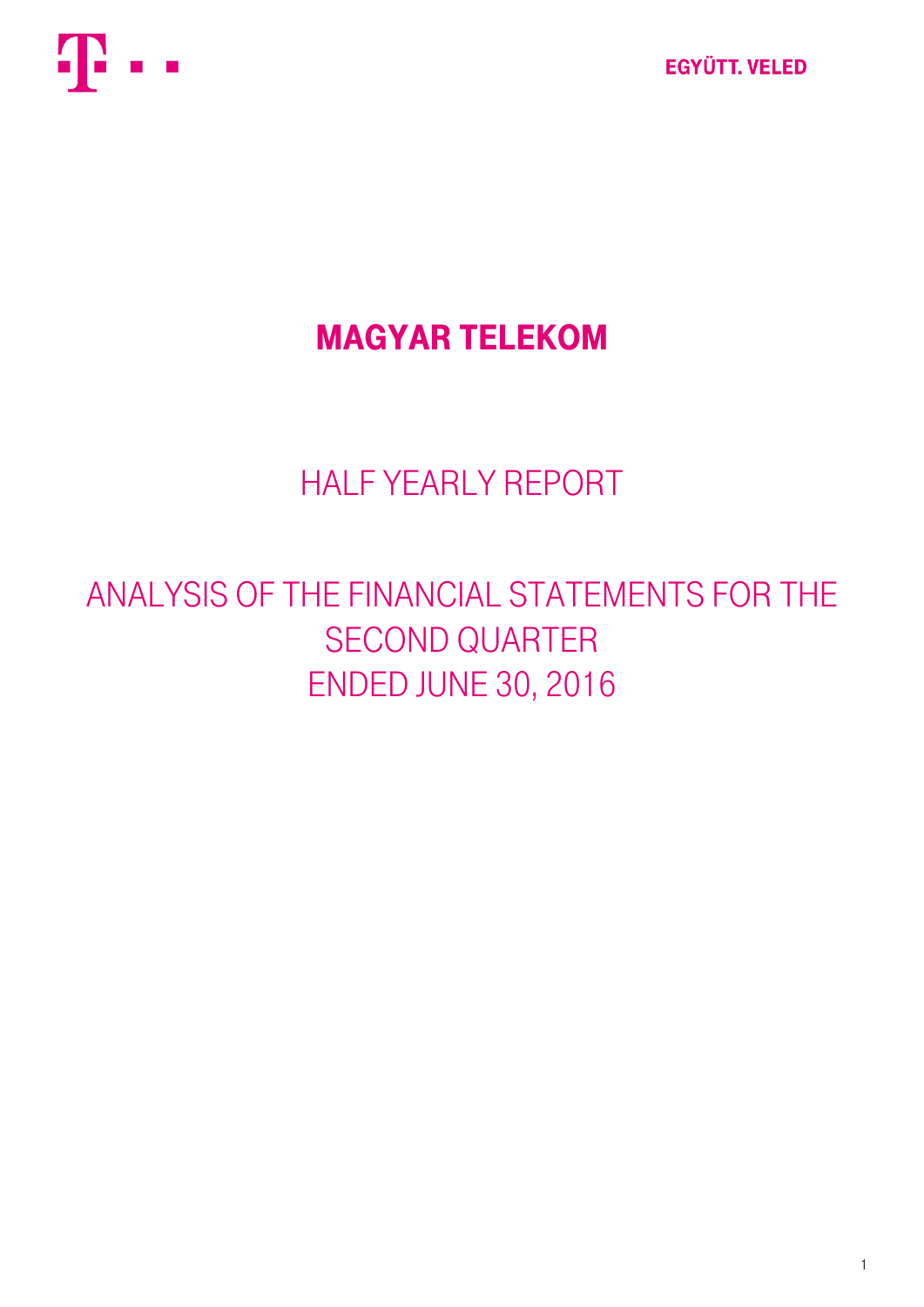

Budapest - Aug 4, 2016 - Magyar Telekom (Reuters: MTEL.BU and Bloomberg: MTELEKOM HB), the leading Hungarian telecommunications service provider, today reported its consolidated financial results for the second quarter and first half of 2016, in accordance with International Financial Reporting Standards (IFRS).

## **TABLE OF CONTENTS**

| 2.   |       |  |
|------|-------|--|
|      | 2.1.  |  |
|      | 2.1.1 |  |
|      | 2.1.2 |  |
|      | 2.1.3 |  |
|      | 2.1.4 |  |
|      | 2.1.5 |  |
|      | 2.1.6 |  |
|      | 2.2.  |  |
|      | 2.2.1 |  |
|      | 2.2.2 |  |
|      | 2.2.3 |  |
| 3.   |       |  |
|      | 3.1.  |  |
| 3.2. |       |  |
| 3.3. |       |  |
| 3.4. |       |  |
| 3.5. |       |  |
| 3.6. |       |  |
|      | 3.7.  |  |
|      | 3.8.  |  |
|      |       |  |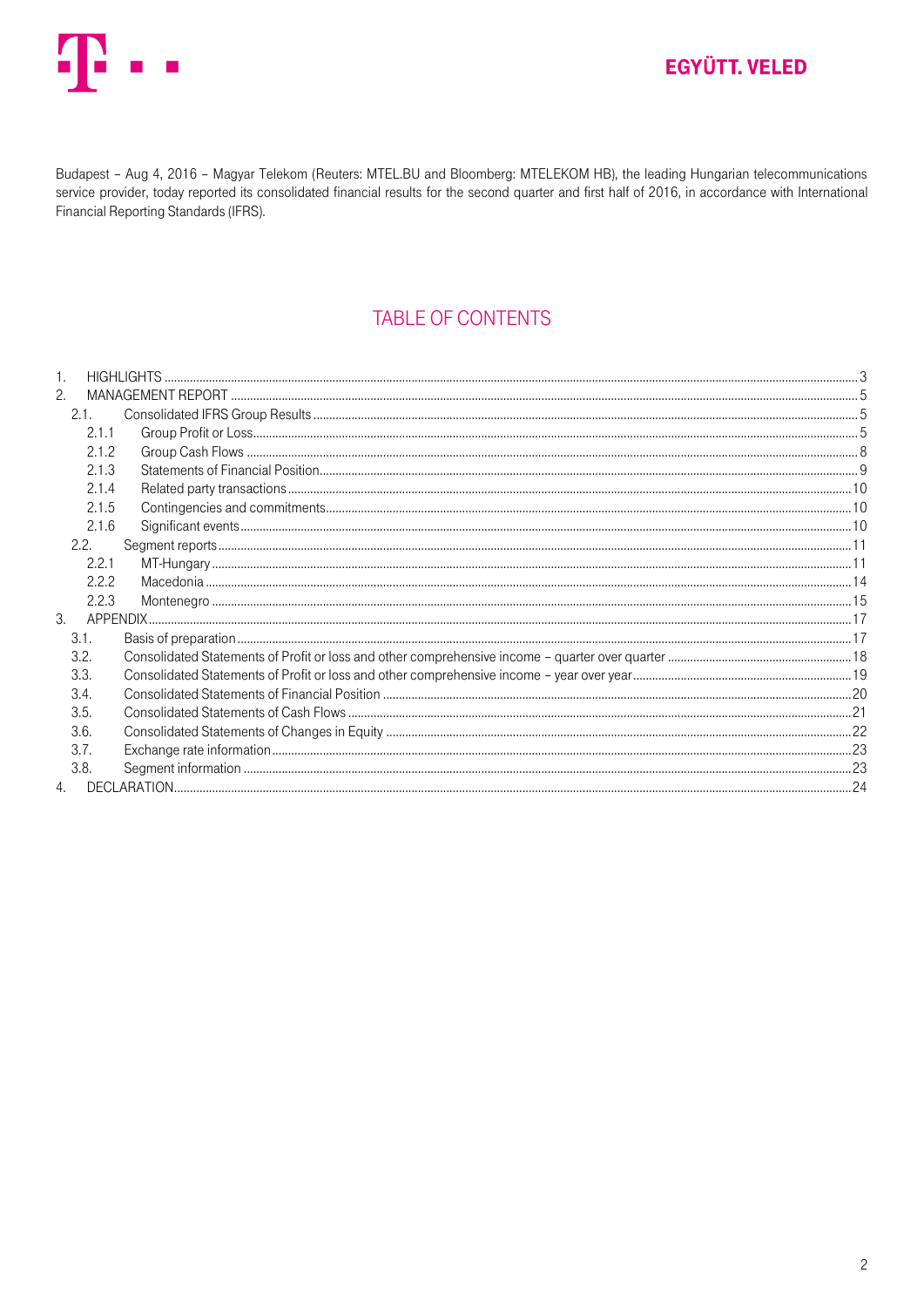

| Company name:  | Magyar Telekom Plc.        | Company address:<br>e-mail address: | H-1013 Budapest Krisztina krt. 55.<br>investor.relations@telekom.hu |
|----------------|----------------------------|-------------------------------------|---------------------------------------------------------------------|
| IR contacts:   | Position:                  | Telephone:                          | E-mail address:                                                     |
| Márton Lennert | Head of Investor Relations | $+36-1-457-6084$                    | lennert.marton@telekom.hu                                           |
| Linda László   | IR consultant              | $+36-1-481-7676$                    | laszlo.linda@telekom.hu                                             |
| Gerda Gáti     | IR manager                 | +36-1-458-0334                      | gati.gerda@telekom.hu                                               |

## HUNGARIAN SEGMENT CONTINUES TO DRIVE GROUP PERFORMANCE

### <span id="page-2-0"></span>1. HIGHLIGHTS

### Financial highlights:

| <b>MAGYAR TELEKOM</b>                         | Q <sub>2</sub> | Q <sub>2</sub> | Change<br>(%) | 1-6 months  | 1-6 months  | Change<br>(%) |
|-----------------------------------------------|----------------|----------------|---------------|-------------|-------------|---------------|
| <b>Group Financial Results - IFRS</b>         | 2015           | 2016           |               | 2015        | 2016        |               |
| (HUF million, except ratios)                  | (Unaudited)    | (Unaudited)    |               | (Unaudited) | (Unaudited) |               |
|                                               |                |                |               |             |             |               |
| <b>Total revenues</b>                         | 158,495        | 148,166        | $(6.5\%)$     | 315,452     | 293,217     | $(7.0\%)$     |
| <b>Operating profit</b>                       | 25,474         | 22,873         | $(10.2\%)$    | 40,272      | 44,425      | 10.3%         |
|                                               |                |                |               |             |             |               |
| Profit attributable to:                       |                |                |               |             |             |               |
| Owners of the parent                          | 12,520         | 11,370         | $(9.2\%)$     | 15,026      | 22,085      | 47.0%         |
| Non-controlling interests                     | 1,009          | 226            | $(77.6\%)$    | 1,825       | 976         | $(46.5\%)$    |
|                                               | 13,529         | 11,596         | $(14.3\%)$    | 16,851      | 23,061      | 36.9%         |
|                                               |                |                |               |             |             |               |
| Gross margin                                  | 102,413        | 103,224        | 0.8%          | 201,593     | 202,848     | 0.6%          |
| <b>EBITDA</b>                                 | 52,177         | 51,154         | $(2.0\%)$     | 94,643      | 99,402      | 5.0%          |
| <b>EBITDA</b> margin                          | 32.9%          | 34.5%          | n.a.          | 30.0%       | 33.9%       | n.a.          |
| Free cash flow                                |                |                |               | (1,403)     | 20,180      | n.m.          |
|                                               |                |                |               |             |             |               |
| Basic and diluted earnings per share (HUF)    | 12.01          | 10.91          | (9.2%)        | 14.42       | 21.19       | 46.9%         |
| <b>CAPEX to Sales</b>                         |                |                |               | 11.1%       | 12.0%       | n.a.          |
| Net debt                                      |                |                |               | 447,213     | 404,106     | $(9.6\%)$     |
| Net debt / total capital                      |                |                |               | 45.6%       | 42.4%       | n.a.          |
| Number of employees (closing full equivalent) |                |                |               | 10,694      | 9,590       | $(10.3\%)$    |

Strategic highlights:

- Group revenue decline driven by the exit from the retail gas business, transfer of B2B energy business into the joint venture and lower System Integration/Information Technology (SI/IT) revenues
- Core telco revenues (excluding energy and SI/IT) up by 2.2% year-on-year in Q2 2016
- Mobile revenues up by 3.8% vs. Q2 2015 as comparability of data no longer affected by the sharp Mobile Termination Rate (MTR) cut in Hungary introduced on 1 April 2015
- SI/IT revenues in Hungary declined due to a slowdown in EU fund inflows
- EBITDA down by 2.0% year-on-year in Q2 2016 as higher gross profit and lower employee related expenses were offset by higher other operating expenses
- H1 2016 EBITDA up by 5.0% year-on-year due to one-off gains of HUF 5.1 billion realized on the Infopark real estate deal and the Origo sale
- Free cash flow increase to HUF 20.2 billion reflects higher EBITDA, improved working capital, lower interest payments and one-off profits despite the incremental severance payout and a higher settlement of capex creditor balances
- Net debt ratio slightly up to 42.4% vs. Q1 2016 due to the dividend payment, but expected to decline during H2 2016
- Underlying performance in Hungary driven by increased customer base in fixed line and mobile broadband, pay TV and post-paid mobile telephony
- Group-wide success of 4Play Magenta 1 proposition based on integrated Telekom brand
- Sustained revenue turnaround in Macedonia driven by mobile and SI/IT revenues
- Continuous competitive and regulatory pressures in Montenegro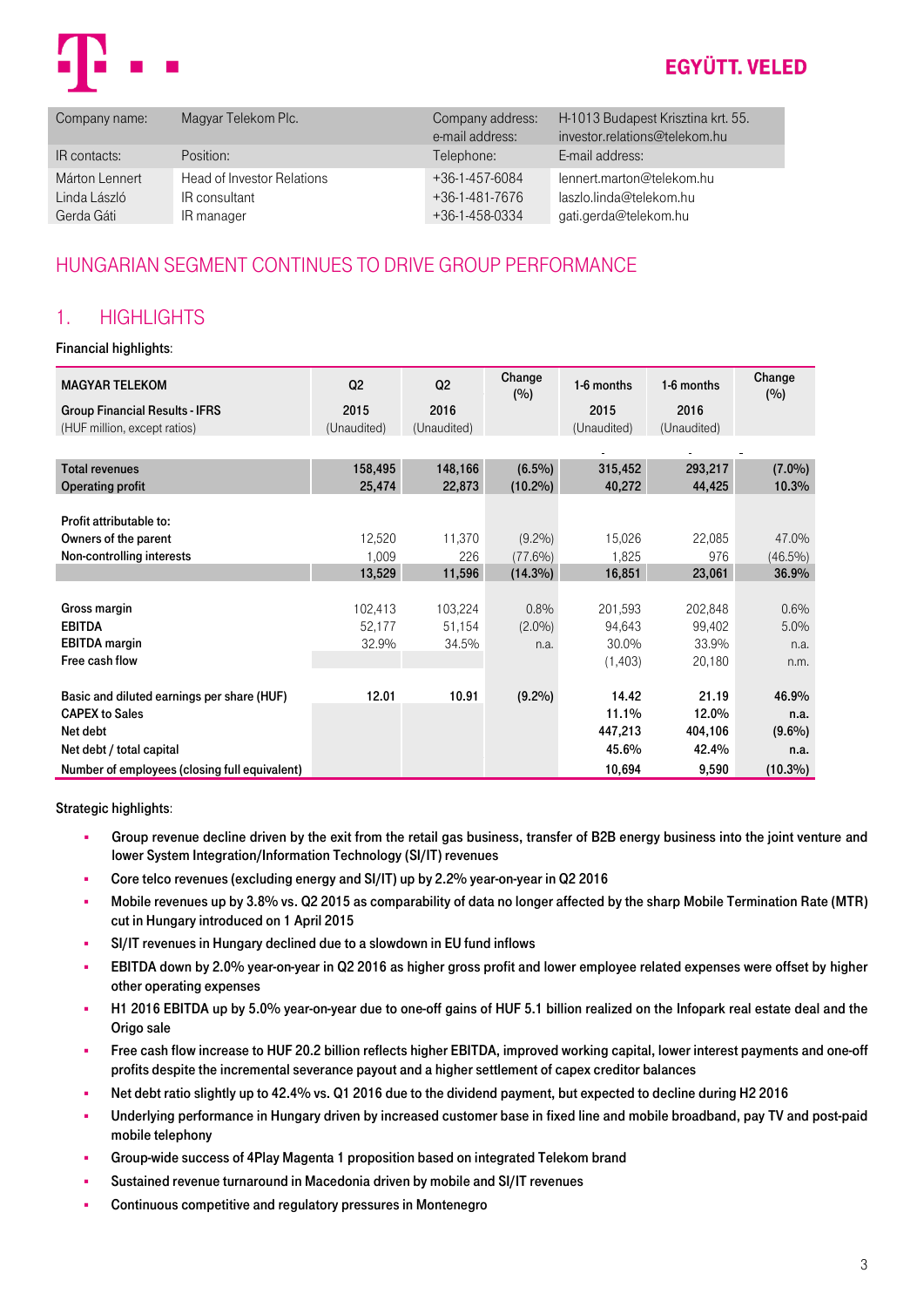

#### Christopher Mattheisen, CEO commented:

"I am pleased to report that the positive trends in our operations seen during the past few quarters have continued into the second quarter of this year. Although our headline revenue witnessed a 6.5% decline compared to the second quarter of 2015, this was primarily due to our decisions with respect to the energy business and lower Systems Integration and IT revenues resulting from a temporary slowdown in EU fund inflows. Excluding these, our core telco revenues continued to grow by 2.2% driven by growth in mobile data and equipment coupled with fixed broadband and TV revenue uplift. On the other hand, Group EBITDA for the quarter declined by 2.0% year-on-year as higher other operating expenses offset gross profit growth and lower employee related expenses.

Our Group revenues decreased by 7.0% compared to the first half of last year primarily driven by the decline in energy and SI/IT revenues which was partly mitigated by increasing telco revenues. Thanks to investments in 4G networks across our footprints, our Group mobile broadband and equipment revenues increased significantly whilst voice revenues declined. Following the fixed access network upgrades, we were also able to further grow our fixed broadband and TV customer bases at higher ARPUs in Hungary. Group-wide rollout of Magenta 1, our 4Play proposition based on the integrated Telekom brand, has helped too in promoting our brand and services.

Our EBITDA performance improved by 5.0% year-on-year in the first half of this year. It was achieved not only through gross margin growth, but also thanks to significant savings in employee related expenses and one-off gains in the first quarter. Group Capex for the first half of 2016 was practically unchanged compared to last year, resulting in a steadily increasing Free Cash Flow. Group FCF for the half year exceeded HUF 20 billion, despite the incremental severance payout, loan repayment and a higher settlement of capex creditors. The net debt to total capital ratio improved from 42.9% at the end of 2015 to 42.4% driven by a reduction in both short- and long-term borrowings. There is a slight increase in our leverage compared to the previous quarter due to the dividend payout in May 2016, but we expect our net debt ratio to further decline in the second half of this year.

Our performance so far this year has been in-line with our expectations and I am pleased to reiterate our guidance targets; for the avoidance of doubt, the one-off gains recorded in the first quarter were as expected and have been incorporated into our outlook."

#### Public guidance:

|                 | Actual             | Public guidance         |                        |
|-----------------|--------------------|-------------------------|------------------------|
|                 | 2015               | 2016                    | 2017                   |
| Revenue         | HUF 656.3 billion* | between HUF 580-590     | between HUF 585-595    |
| <b>EBITDA</b>   | HUF 187.3 billion  | between HUF 187-191     | between HUF 189-193    |
| Capex**         | HUF 109.8 billion  | ca. 10% y-o-y decline   | ca. 10% y-o-y decline  |
| <b>FCF</b>      | HUF 26.7 billion   |                         | surpassing HUF 50bn*** |
| <b>Dividend</b> | HUF 15 per share   | target HUF 25 per share |                        |

\* includes HUF 49.3 billion relating to the energy business

\*\*excluding spectrum acquisitions and annual frequency fee capitalization

\*\*\* after minority dividend payments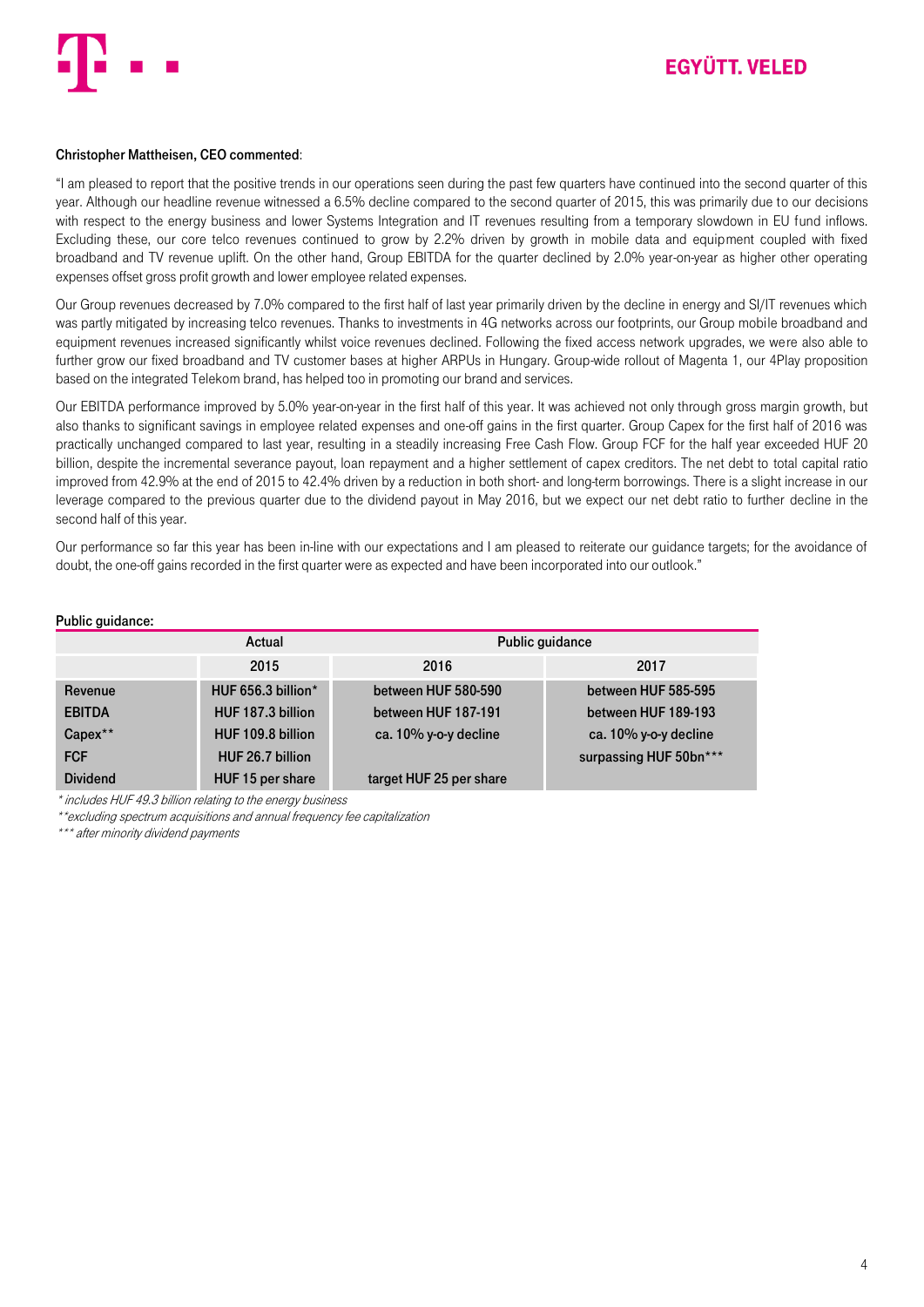

# <span id="page-4-0"></span>2. MANAGEMENT REPORT

#### <span id="page-4-2"></span><span id="page-4-1"></span>2.1. Consolidated IFRS Group Results

#### 2.1.1 Group Profit or Loss

| <b>MAGYAR TELEKOM</b>                                                                             |                        |                        |           |               |                                |                                |           |               |
|---------------------------------------------------------------------------------------------------|------------------------|------------------------|-----------|---------------|--------------------------------|--------------------------------|-----------|---------------|
| <b>Consolidated Statements of Comprehensive Income</b><br>(HUF million, except per share amounts) | Q2 2015<br>(Unaudited) | Q2 2016<br>(Unaudited) | Change    | Change<br>(%) | 1-6 months 2015<br>(Unaudited) | 1-6 months 2016<br>(Unaudited) | Change    | Change<br>(%) |
|                                                                                                   |                        |                        |           |               |                                |                                |           |               |
| Revenues                                                                                          |                        |                        |           |               |                                |                                |           |               |
| Mobile revenues                                                                                   | 76,873                 | 79,761                 | 2,888     | 3.8%          | 153,811                        | 155,055                        | 1,244     | 0.8%          |
| Fixed line revenues                                                                               | 52,645                 | 52,660                 | 15        | 0.0%          | 103,294                        | 104.476                        | 1.182     | 1.1%          |
| System Integration/Information Technology revenues                                                | 18,534                 | 14.255                 | (4,279)   | $(23.1\%)$    | 31.115                         | 29,883                         | (1,232)   | (4.0%)        |
| Energy service revenues                                                                           | 10,443                 | 1,490                  | (8,953)   | $(85.7\%)$    | 27,232                         | 3,803                          | (23, 429) | $(86.0\%)$    |
| <b>Total revenues</b>                                                                             | 158,495                | 148,166                | (10, 329) | $(6.5\%)$     | 315,452                        | 293,217                        | (22, 235) | $(7.0\%)$     |
|                                                                                                   |                        |                        |           |               |                                |                                |           |               |
| <b>Direct costs</b>                                                                               | (56,082)               | (44, 942)              | 11.140    | 19.9%         | (113, 859)                     | (90, 369)                      | 23,490    | 20.6%         |
| <b>Gross margin</b>                                                                               | 102,413                | 103,224                | 811       | 0.8%          | 201,593                        | 202,848                        | 1,255     | 0.6%          |
| Employee-related expenses                                                                         | (22, 334)              | (21, 234)              | 1,100     | 4.9%          | (44, 232)                      | (42,077)                       | 2,155     | 4.9%          |
| Hungarian sector specific special taxes                                                           | (6, 486)               | (6, 112)               | 374       | 5.8%          | (20, 361)                      | (19, 565)                      | 796       | 3.9%          |
| Other operating expenses                                                                          | (23, 123)              | (26,006)               | (2,883)   | $(12.5\%)$    | (44, 834)                      | (49, 634)                      | (4,800)   | (10.7%)       |
| Other operating income                                                                            | 1,707                  | 1,282                  | (425)     | (24.9%)       | 2,477                          | 7,830                          | 5,353     | 216.1%        |
| <b>EBITDA</b>                                                                                     | 52.177                 | 51,154                 | (1,023)   | $(2.0\%)$     | 94.643                         | 99.402                         | 4.759     | 5.0%          |
|                                                                                                   |                        |                        |           |               |                                |                                |           |               |
| Depreciation and amortization                                                                     | (26, 703)              | (28, 281)              | (1,578)   | (5.9%)        | (54, 371)                      | (54, 977)                      | (606)     | $(1.1\%)$     |
| Operating profit                                                                                  | 25,474                 | 22,873                 | (2,601)   | $(10.2\%)$    | 40,272                         | 44,425                         | 4,153     | 10.3%         |
| Net financial results                                                                             | (6, 816)               | (5,911)                | 905       | 13.3%         | (15, 429)                      | (12, 469)                      | 2,960     | 19.2%         |
| Share of associates' and joint ventures' profits                                                  | $\Omega$               | 102                    | 102       | 0.0%          | $\Omega$                       | 78                             | 78        | 0.0%          |
| Profit before income tax                                                                          | 18,658                 | 17,064                 | (1,594)   | $(8.5\%)$     | 24,843                         | 32,034                         | 7,191     | 28.9%         |
| Income tax                                                                                        | (5, 129)               | (5,468)                | (339)     | (6.6%)        | (7,992)                        | (8,973)                        | (981)     | $(12.3\%)$    |
| Profit for the period                                                                             | 13,529                 | 11,596                 | (1, 933)  | $(14.3\%)$    | 16,851                         | 23,061                         | 6,210     | 36.9%         |

Total revenues amounted to HUF 148.2 billion in Q2 2016 compared to HUF 158.5 billion in Q2 2015, representing a decline of 6.5% yearon-year, mostly as a result of lower SI/IT revenues, as well as a partial exit from the energy business. Stripping out contributions from SI/IT and energy, core like-for-like revenues increased by 2.2% in Q2 2016 due to improvement in mobile revenues. Total revenues decreased by 7.0% to HUF 293.2 billion in the first half of 2016 compared to H1 2015 driven by the same influencing factors as the ones affecting the quarterly results. However, year-to-date fixed line revenues slightly improved, where revenue surplus from GTS acquisition compensated for the Origo deconsolidation.

- Mobile revenues amounted to HUF 79.8 billion in Q2 2016, compared to HUF 76.9 billion in the same period of the previous year representing a 3.8% improvement. Higher mobile data, equipment and other revenues offset the shrinking voice retail and SMS revenues. On a year-to-date basis, mobile revenues remained roughly stable in H1 2016 as a result of the similar trends witnessed in the second quarter, as well as the MTR cut in Hungary negatively effecting Q1 2016
	- Voice revenues decreased by 1.6% to HUF 41.6 billion in Q2 2016, due to lower revenues in Hungary and Macedonia. The effect of prepaid to postpaid migration and increasing flat penetration was counterbalanced by the decline in the business segment, as well as lower roaming revenues in Hungary. Shrinking prepaid customer base and roaming revenues driven by the Balkan roaming agreement lead to lower revenues in Macedonia, while expansion of both residential and business customer base resulted in higher mobile voice revenues in Montenegro. On a year-to-date basis, mobile voice revenues declined by 5.6% due to MTR cut driven lower voice wholesale revenues in Hungary in the first quarter this year
	- Data revenues grew by 8.4% to HUF 16.0 billion due to higher mobile internet revenues in Hungary and Macedonia, where both subscriber numbers and usage increased. At the same time, mobile data revenues declined due to increasing sales reductions deriving from fierce competition in the Montenegrin market. In the first half of 2016 data revenues grew by 9.7% compared to the same period of 2015 driven by the same trends effecting Q2
	- SMS revenues decreased by 3.0% on both quarterly and year-to-date basis, to HUF 4.5 billion and HUF 8.9 billion, respectively. Revenues from mass messaging in Hungary partly counterbalanced the decline in SMS revenues in Macedonia and Montenegro driven by shrinking volume due to OTT push
	- Mobile equipment revenues increased by 18.1% to HUF 13.9 billion in Q2 2016, thanks to improvement all across the Group's footprint. Other equipment and accessories sales in Hungary grew significantly due to one-time third party export sales, while in Macedonia and Montenegro average selling price of handsets and mobile accessories sales increased. On a year-to-date basis, mobile equipment revenues grew by 15.2% to HUF 25.1 billion, mainly driven by the same factors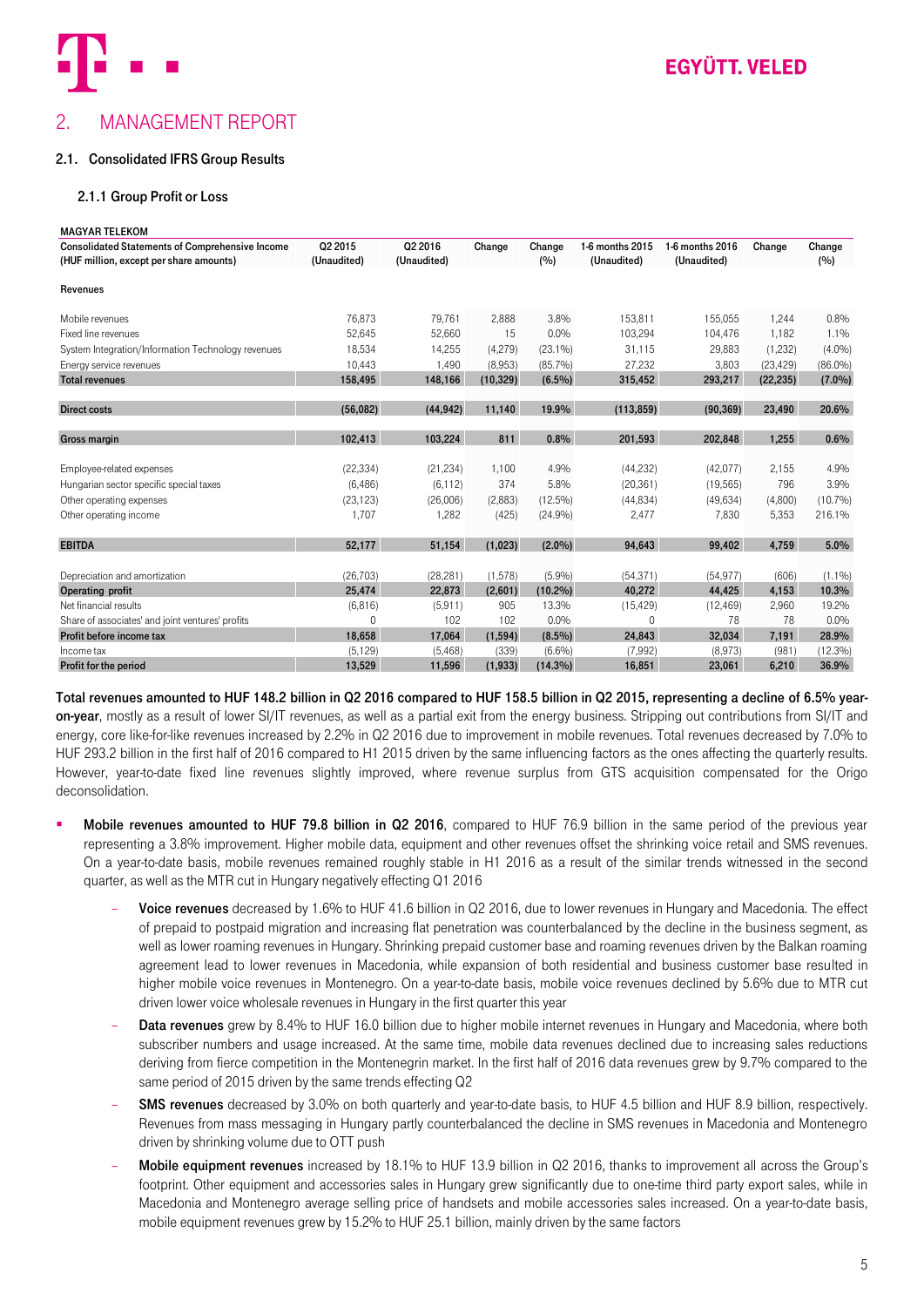

- Fixed line revenues remained stable at HUF 52.7 billion in Q2 2016 as improvement in broadband retail, TV and other revenues were offset by the decline in voice retail and equipment revenues. We witnessed a positive performance in Hungary but a decline at both foreign subsidiaries. Year-to-date fixed line revenues increased by 1.1% in the first half of this year partly thanks to the GTS acquisition effect in the first quarter
	- Voice-retail revenues continued to decrease to HUF 14.0 billion (down by 6.8% in Q2 2016), mainly driven by the continuous decline in the customer base and average tariff levels in all the segments
	- **Broadband retail revenue** growth slowed down to 2.3% resulting in HUF 13.5 billion in Q2 2016. The revenue increase was driven by the enlarged customer base and higher ARPUs in Hungary and Macedonia, while the increased cable based competition in Montenegro mitigated the growth
	- TV revenues increased by 6.2% to HUF 11.3 billion, mainly driven by the growing IPTV subscriber base and ARPUs in Hungary. Already 62% of the Group's TV revenues are coming from IPTV subscribers. In the first half of 2016 TV revenues grew by 5.4% compared to the same period of 2015 driven by the same trends effecting Q2
	- Fixed equipment revenues further declined to HUF 1.3 billion, mainly owing to lower sales of TV sets and laptops in Hungary
	- **Data retail revenues** remained roughly unchanged at HUF 2.7 billion as it was witnessed in the first quarter as well
	- Wholesale revenues declined by 1.7% to HUF 5.3 billion as GTS revenues are incorporated in the base of Q2 2015. General price pressure in Hungary was compensated by higher wholesale revenues at the Romanian and Bulgarian subsidiaries. On the other hand, year-to-date wholesale revenues grew by 8.8% thanks to additional GTS revenues in the first quarter
	- Other fixed line revenues increased by 12.9% to HUF 4.5 billion in Q2 2016, mainly driven by higher dunning fees and value added services in Hungary. The growth of the IPTV customer base demonstrates the increasing popularity of interactive television resulting in higher Video on Demand (VoD) revenues thanks to the EURO2016
- System Integration and IT (SI/IT) revenues dropped by 23.1% (down by HUF 4.3 billion) to HUF 14.3 billion due to the slowdown of EU fund inflows to Hungary partly mitigated by revenue growth in Macedonia. On the other hand, SI/IT gross profit increased by 2.1% resulting in a 46.4% margin in Q2 2016 (up from 35.0% in Q2 2015). Year-to-date SI/IT revenues declined only by 4.0% thanks to the strong first quarter results principally reflecting the carry forward of projects started in 2015
- Energy Service revenues decreased to HUF 1.5 billion compared to HUF 10.4 billion in the same period of 2015, due to the exit from the residential gas business as of August 1, 2015 and the transfer of the B2B energy business into the joint venture (E2) with MET Holding AG as of January 1, 2016. Our energy revenues were down by HUF 23.4 billion in the first half of 2016 due to the same reasons

Direct costs decreased by 19.9% to HUF 44.9 billion, mainly due to a sharp decline in energy service related costs following the exit from the residential gas and B2B energy business, as well as lower SI/IT related costs, compensating for the increasing in other direct costs. On a year-todate basis, direct costs declined by 20.6% to HUF 90.4 billion as a result of the same drivers

- Interconnect costs increased by 9.9% to HUF 5.4 billion in Q2 2016 due to increased GTS fix voice and wholesale outpayments compared to Q2 2015. On the other hand, interconnect costs in H1 2016 decreased by 17.4% year-on-year to HUF 10.8 billion because of the MTR cut effecting the first quarter
- SI/IT service related costs dropped by 36.6% on quarterly and 10.3% on year-to-date basis, mainly in line with dwindling revenues of the business line
- Other direct costs went up by HUF 1.4 billion to HUF 28.1 billion due to higher cost of mobile accessories and other equipment sales, partly offset by savings on device related costs due to lower high-end handset, TV, tablet and notebook sales. In the first half of 2016, other direct costs increased by 4.5% compared to the first half of 2015 as a result of the above factors, partly mitigated by savings on TV and other content related costs
- Bad debt expenses remained roughly stable at HUF 2.3 billion in the second quarter of 2016 compared to the same period last year. On year-to-date basis bad debt expenses deteriorated by 13.0% to HUF 4.7 billion, mainly owing to significantly higher amount of impairment loss charged in Q1 2016 and lower debt collection in Macedonia and Montenegro

Gross margin slightly improved both on quarterly and year-to-date basis and amounted to HUF 103.2 billion and HUF 202.8 billion, respectively. Improvement in the MT Hungary segment (TV, fixed and mobile broadband, as well as SI/IT margins) counterbalanced the declines at our foreign subsidiaries and the margin effect of the lower energy revenues.

Indirect costs deteriorated by 3.7% in the second quarter of 2016 compared to the same period last year due to higher other operating expenses offsetting the savings in employee related costs. At the same time, indirect costs improved by 3.3% on year-to-date basis, mainly driven by one-offs related to the Origo sale and the real estate transaction (Infopark). Furthermore, employee related expenses improved, while other operating expenses deteriorated resulting in the above mentioned improvement coupled with the one-offs.

Employee-related expenses improved by HUF 1.1 billion to HUF 21.2 billion due to savings in the quarter stemming from the headcount reduction program implemented in 2014 and 2015, partly offset by lower capitalization of project related employee related costs, wage and cafeteria increase, as well as severance costs in Macedonia in relation to the outsourcing of the network operation to Ericsson. In the first half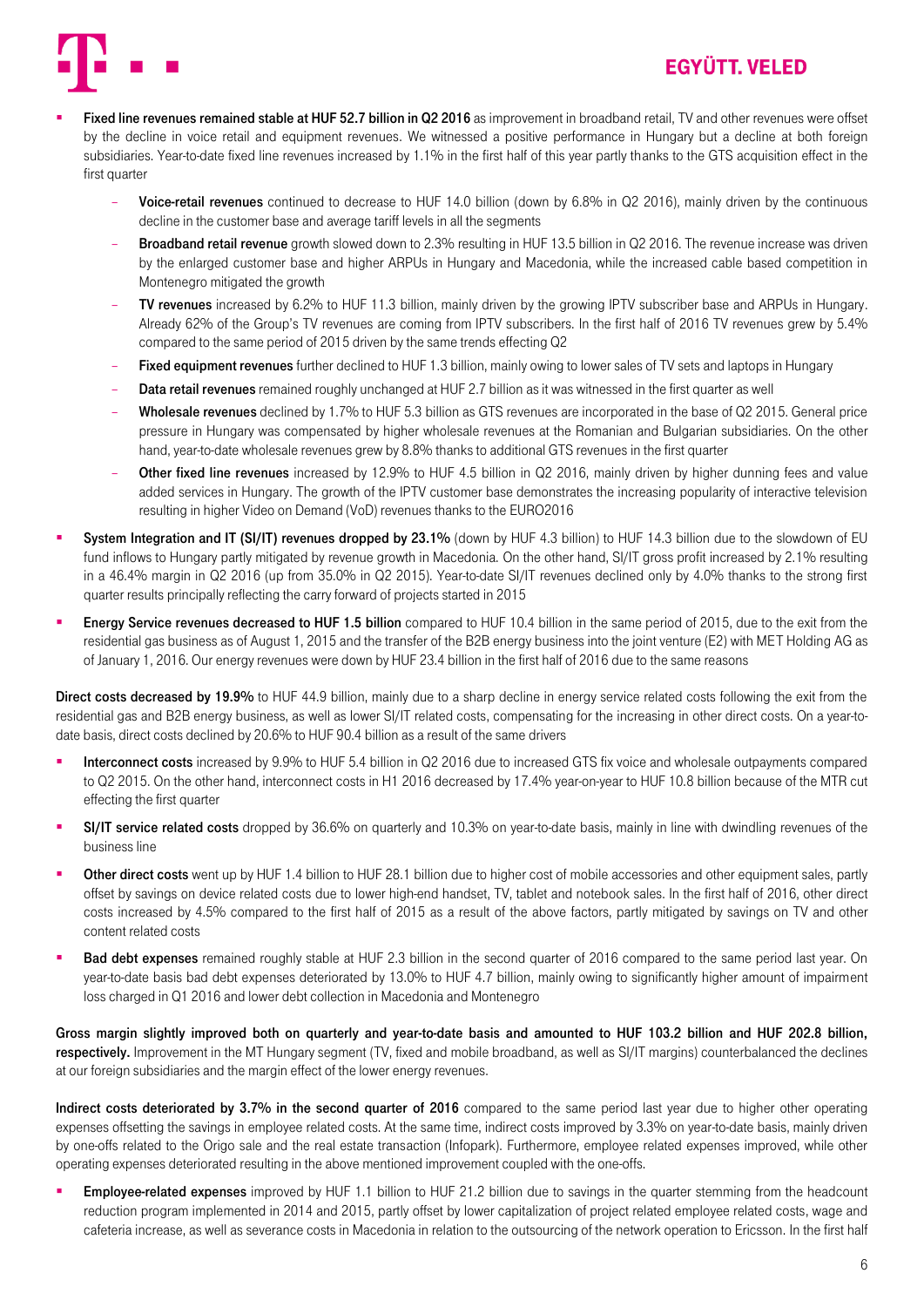

of 2016 employee related expenses improved by 4.9% and amounted to HUF 42.1 billion driven by the lay-off program in Hungary mentioned previously

- Hungarian sector specific taxes in the second quarter of 2016 declined by 5.8% to HUF 6.1 billion as a result of lower telecommunication tax due to change in the customer behavior. In the first half of 2016, sector specific taxes decreased by 3.9% to HUF 19.6 billion compared to H1 2015. Besides improvement in the telecommunication tax, utility tax expense also went down by HUF 0.4 billion to HUF 7.3 billion compared to the same period of 2015. The primary reason for this is, that a five-year utility tax credit was granted for Magyar Telekom Group relating to those network investments and/or upgrades, which are executed following 25 June 2015 and which enable an internet access of at least 100 Mbps. Secondly, in the first quarter of 2016 there was a utility tax expense decrease due to the refinement of the taxable network records compared to the first quarter of 2015
- **Other operating expenses** continued to increase by HUF 2.9 billion in Q2 2016, driven by the Hungarian segment: higher advisory fee due to HSI development for Digital Welfare Program, higher marketing expenses and increased sponsorship activities, higher maintenance, repairs, and remedial work expenses and parallel operation of legacy and next generation IT platforms. Furthermore, office rental fees also increased following the sale of Infopark
- Other operating income declined by HUF 0.4 billion in Q2 2016 due to higher income from network construction works and real estate sale in the same period of 2015. On the other hand, other operating income grew by HUF 5.4 billion on year-to-date basis due to the HUF 5.1 billion one-off profits realized on the Infopark and the Origo sale

EBITDA decreased by 2.0% from HUF 52.2 billion in Q2 2015 to HUF 51.2 billion in Q2 2016, as lower direct costs compensated for lower revenues, leading to a 0.8% higher Gross profit. Lower employee related expenses were offset by higher other operating expenses. EBITDA increased by 5.0% in the first half of 2016 compared to the same period of last year, driven by the same trends but boosted by one-offs in Other operating income

Depreciation and amortization expenses increased by 5.9% to HUF 28.3 billion, as software activation related to the new billing and new ERP system caused higher depreciation costs in 2016. Meanwhile, it remained roughly stable at HUF 55.0 billion in H1 2016 compared to the same period last year

Profit for the period declined by 14.3% to HUF 11.6 billion in Q2 2016. On a year to date basis, Profit for the period rose by 36.9% compared to the first half of last year driven by higher EBITDA boosted by one-offs and improved net financial results.

- **Deerating profit** declined from HUF 25.5 billion in Q2 2015 to HUF 22.9 billion in Q2 2016 (down by 10.2%), while year-to-date improvement was 10.3% for the reasons described above
- **Net financial results** improved by 13.3% from HUF 6.8 billion loss in Q2 2015 to HUF 5.9 billion in Q2 2016. The result was primarily due to lower average interest rates (driven by favorable changes in the market conditions and decreasing amount of loans), as well as exchange gains on loans, accounts payable and receivables offsetting shrinking gains on derivatives. In year-to-date comparison, net financial results improved by 19.2% to HUF 12.5 billion loss also supported by gains on the fair valuation of derivatives
- Income tax expense increased by 6.6% and by 12.3% on quarterly and year-to-date basis and amounted to HUF 5.5 billion and HUF 9.0 billion, respectively, which is driven by the withholding tax related to the dividend declaration of Stonbridge in Q2 2016. The increase in H1 2016 is due to the same reason besides the increase in Profit before income tax, which also contributed to the higher income tax expense
- Profit attributable to non-controlling interests declined both in Q2 and in H1 2016 by HUF 0.8 billion to HUF 0.2 billion and HUF 1.0 billion, respectively, due to lower Profit for the period generated by international subsidiaries

Net debt improved by 9.6% compared to end of June 2015 and by 1.3% compared to year end 2015 amounting to HUF 404.1 billion. Meanwhile, net debt ratio (net debt to total capital) improved from 42.9% at the end of December 2015 to 42.4% driven by a reduction in short- and longterm borrowings considered together. Magyar Telekom's dividend policy seeks to maintain its net debt within the 30%-40% range and the net debt ratio is on a downward trajectory. Thus, we expect that the net debt ratio will approach the targeted range between 30-40% in the coming years.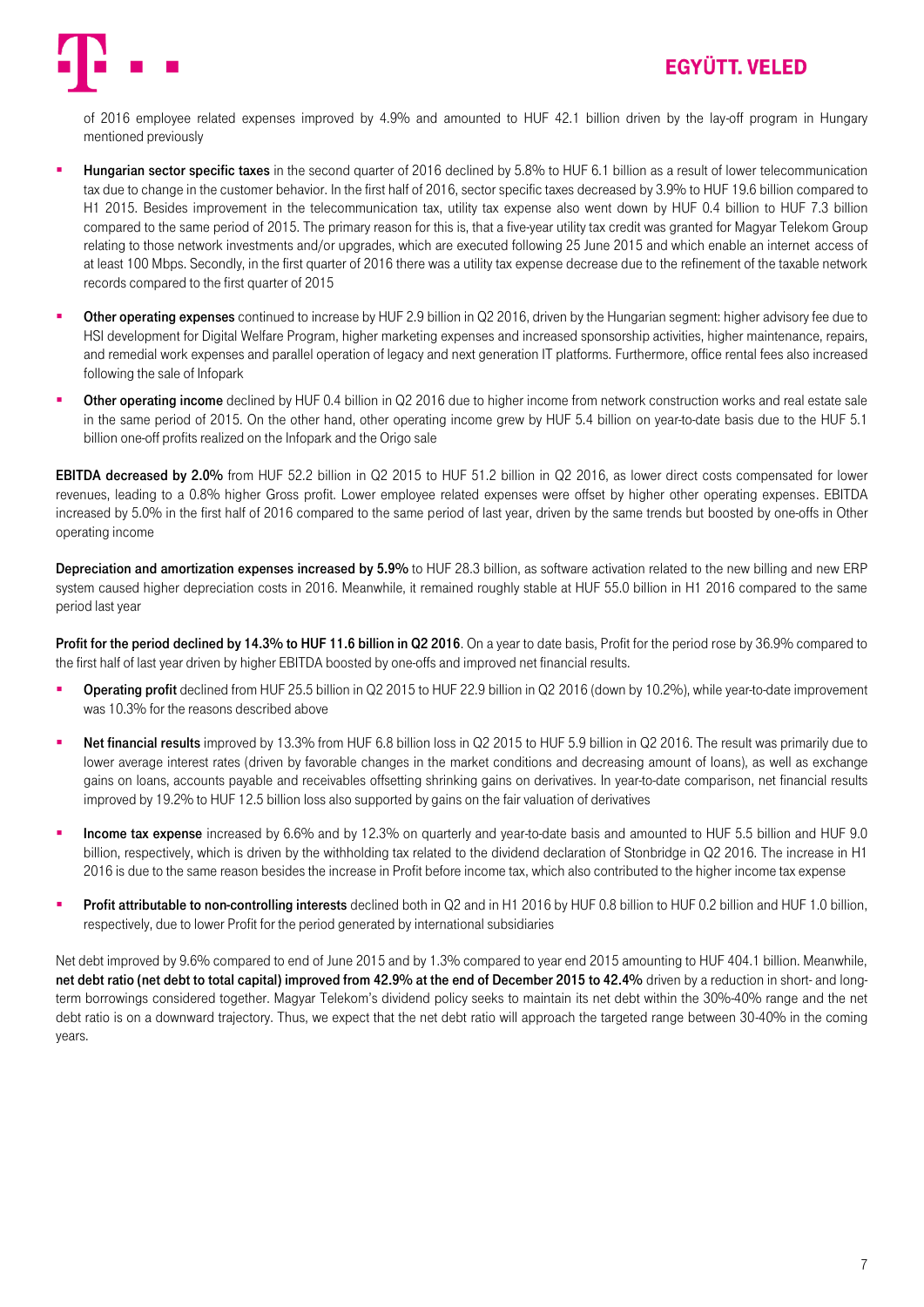

### <span id="page-7-0"></span>2.1.2 Group Cash Flows

| <b>HUF</b> millions                                                      | 1-6 months 2015 | 1-6 months 2016 | Change    |
|--------------------------------------------------------------------------|-----------------|-----------------|-----------|
| Operating cash flow                                                      | 58,479          | 62.369          | 3.890     |
|                                                                          |                 |                 |           |
| Investing cash flow                                                      | (37, 435)       | (39, 369)       | (1,934)   |
| Less: Proceeds from other financial assets - net                         | (17,075)        | 1.180           | 18,255    |
| Investing cash flow excluding Proceeds from other financial assets - net | (54, 510)       | (38, 189)       | 16,321    |
|                                                                          |                 |                 |           |
| Repayment of other financial liabilities                                 | (5, 372)        | (4,000)         | 1,372     |
| Free cash flow                                                           | (1, 403)        | 20,180          | 21,583    |
| Proceeds from other financial assets - net                               | 17.075          | (1,180)         | (18, 255) |
| Proceeds from/Repayment of loans and other borrowings - net              | (11, 317)       | (3,401)         | 7.916     |
| Dividend paid to shareholders and Non-controlling interests              | (6, 158)        | (19, 224)       | (13,066)  |
| Exchange differences on cash and cash equivalents                        | (10)            | 95              | 105       |
| Change in cash and cash equivalents                                      | (1, 813)        | (3,530)         | (1,717)   |

#### Free cash flow

#### Operating cash flow

Net cash generated from operating activities amounted to HUF 62.4 billion in H1 2016, compared to HUF 58.5 billion in H1 2015. Main reasons for the increase of HUF 3.9 billion were the following:

- HUF 4.8 billion positive change due to the higher EBITDA in H1 2016 than in H1 2015
- HUF 22.3 billion positive change in active working capital due to the transfer of the energy services for business customers to E2 and due to the higher decrease in SI/IT receivables fully collected. The changed terms of the installment receivables in 2016 also contributed to the positive change through the decrease in installment receivables
- HUF 0.7 billion positive change in active working capital due to MTR vendor overpayments in 2015 (paid using old rate, accounted at new rate as expense)
- HUF -1.9 billion negative change due to higher payment of severance provision in H1 2016 than in H1 2015
- HUF 1.0 billion positive change due to lower tax payments in Macedonia in 2016 as a result of additional tax payment in H1 2015 related to the changes of the tax law, no such payment in H1 2016
- HUF -20.5 billion negative change in passive working capital due to the less volume of energy suppliers as a result of the launch of E2's operation in the energy market and the higher payment of the SI/IT services in 2016 than in 2015. The different payment schedule of certain creditors had also adverse effect on the cash flows in H1 2016 compared to H1 2015
- HUF -1.7 billion negative change in passive working capital due to MTR debtor overpayments (invoiced and collected using old rate, accounted at new rate as revenue)
- HUF 4.3 billion positive change due to the lower interest paid mainly caused by the refinance of certain loans which resulted in more favorable credit terms
- HUF -5.1 billion negative change due to the accounting net result of the sale of Origo Zrt. and Infopark building

#### Investing cash flow excluding proceeds from other financial assets – net

Net cash used in regular investing activities amounted to HUF -38.2 billion in H1 2016, compared to HUF -54.5 billion in H1 2015. Main reasons for the HUF 16.3 billion lower cash outflow were the following:

- HUF -0.2 billion negative effect due to more CAPEX spending in H1 2016 than in H1 2015
- HUF -8.8 billion negative change due to higher amount of CAPEX creditors paid in H1 2016 than in H1 2015
- HUF 14.0 billion positive change due to lower volume of acquisition of business unit (GTS Hungary) in H1 2016 than in H1 2015
- HUF 3.4 billion positive change due to the sale of Origo Zrt.
- HUF 7.9 billion positive change due to the sale of Infopark building

#### Repayment of other financial liabilities

Repayment of other financial liabilities decreased from HUF -5.4 billion in H1 2015 to HUF -4.0 billion in H12016. Main reason for the lower payment of HUF 1.4 billion was the combined effect of the following: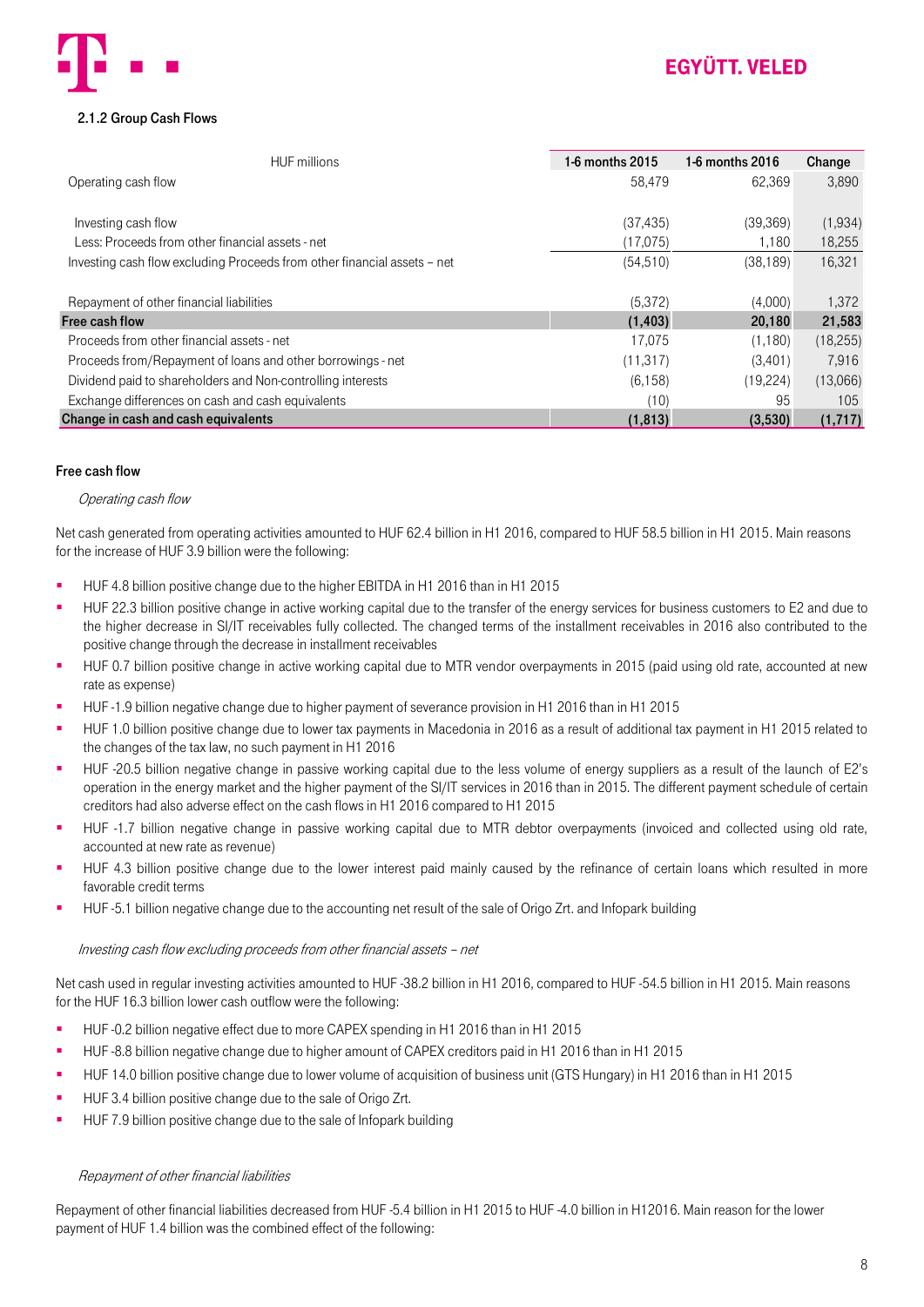

- HUF 0.5 billion positive change due to the repayment of the loan related to the sale transaction of Origo Zrt.
- HUF 0.9 billion various other effects of the movement of financial liabilities

Free cash flow (FCF) overall increased from HUF -1.4 billion in H1 2015 to HUF 20.2 billion in H12016 due to the reasons described above.

#### (Payments for) / Proceeds from other financial assets - net

Proceeds from other financial assets - net decreased by HUF 18.3 billion. Main reasons for the decrease were the following:

- HUF -5.3 billion lower cash inflows from derivatives in H1 2016 compared to H1 2015
- HUF -11.7 billion higher amount of Maktel's cash was invested as bank deposits over 3 months in H1 2016 in net terms
- HUF -1.3 billion higher amount of CT's cash was invested as bank deposits over 3 months in H1 2016 in net terms

#### Repayment of loans and other borrowings - net

The change is due to lower net repayment of loans primarily due to the dividend payment in H1 2016 (HUF +7.9 billion)

#### Dividend paid to shareholders and Non-controlling interest

Dividend paid to shareholders and Non-controlling interest increased by HUF 13 billion mainly as a result of Magyar Telekom's dividend payment to its parent and minority shareholders in H1 2016 which did not happen in H1 2015

#### Exchange differences on cash and cash equivalents

The change in exchange differences on cash and cash equivalent had no significant effect in relation of H1 2016 and H1 2015.

The financial and operating statistics are available on the following website: [http://www.telekom.hu/about\\_us/investor\\_relations/financial](http://www.telekom.hu/about_us/investor_relations/financial)

#### <span id="page-8-0"></span>2.1.3 Statements of Financial Position

The most significant change in the balances of the Statements of Financial Position from December 31, 2015 to June 30, 2016 can be observed in the following lines:

- **Trade and other receivables**
- **Property, plant and equipment**
- $\blacksquare$ Intangible assets
- Financial liabilities to related parties (current and non-current parts)
- Trade payables
- **Retained earnings**

Trade and other receivables decreased by HUF 9.0 billion from December 31, 2015 to June 30, 2016. The decrease is mainly due to the decrease of the energy related receivables. E2 launched its operation from January 1, 2016 and started to provide energy services for these customers.

Property, plant and equipment (PPE) and intangible assets together decreased by HUF 25.3 billion from December 31, 2015 to June 30, 2016. The main reason for the decrease is that the depreciation and scrapping of assets exceeded the capital expenditure of assets.

The current part of Financial liabilities to related parties increased by HUF 20.5 billion, whereas the noncurrent part decreased by HUF 21.8 billion from December 31, 2015 to June 30, 2016. The change is due to the reclassification between the long term and short term parts in line with the payment schedule of the loans.

Trade payables decreased by HUF 41.8 billion from December 31, 2015 to June 30, 2016. The reason of the decrease is due to the higher payments to the handset, Capex and SI/IT related suppliers.

Retained earnings increased by HUF 6.5 billion from December 31, 2015 to June 30, 2016. The change is due to the HUF 22.1 billion increase of the half-year result for 2016 opposed to HUF 15.6 billion decrease as a result of the dividend declaration for 2015.

There has not been any other material change in the items of the Consolidated Statement of Financial Position from December 31, 2015 to June 30, 2016. The less significant changes in balances of the Consolidated Statements of Financial Position are largely explained by the items of the Consolidated Statement of Cash Flows for 2016 and the related explanations provided above in section 2.1.2. Cash flows.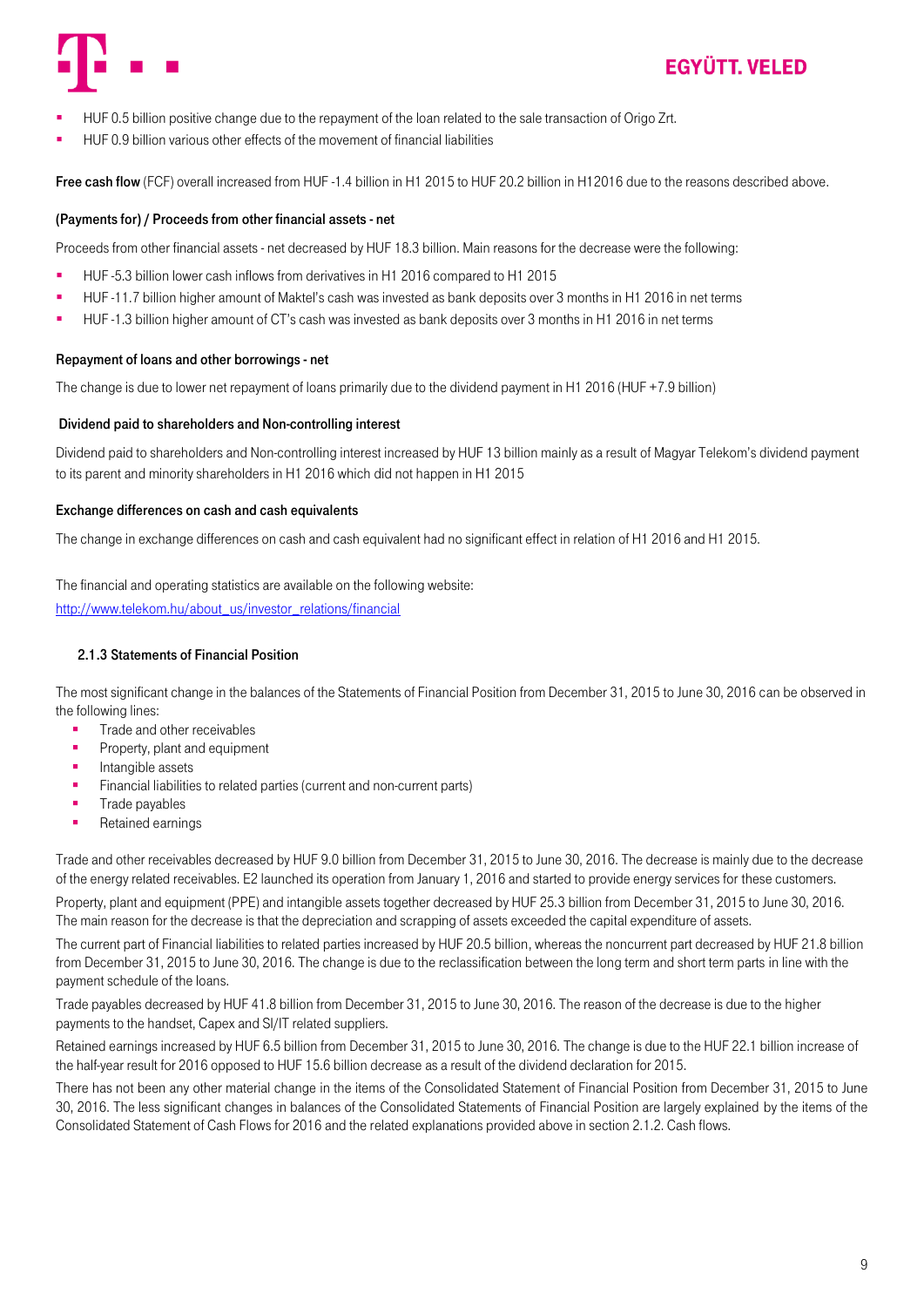

### <span id="page-9-0"></span>2.1.4 Related party transactions

<span id="page-9-1"></span>There have not been any significant changes in related party transactions during H1 2016 since the most recent annual financial reports.

#### 2.1.5 Contingencies and commitments

#### Contingent assets

A contingent asset is a possible asset that arises from past events and whose existence will be confirmed only by the occurrence of uncertain future events not within the control of the Group. These assets are not recognized in the statement of financial position.

The Group has no contingencies where the inflow of economic benefits would be probable and material.

#### Contingent liabilities

No provisions have been recognized for these cases as management estimates that it is unlikely that these claims originating from past events would result in any material economic outflows from the Group, or the amount of the obligation cannot be measured with sufficient reliability. The Group has no contingencies where the outflow of economic benefits would be probable and material.

#### **Guarantees**

Magyar Telekom is also exposed to risks that arise from the possible drawdown of guarantees in a nominal amount of HUF 11.3 billion as at December 31, 2015. These guarantees were issued by banks on behalf of Magyar Telekom as collateral to secure the fulfillment of the Group's certain contractual obligations. The Group has been delivering on its contractual obligations and expects to continue doing so in the future, therefore no significant drawdown of the guarantees happened in 2016 or 2015, and is not expected to happen in the future.

#### **Commitments**

There has not been any material change in the nature and amount of our commitments in 2016.

#### <span id="page-9-2"></span>2.1.6 Significant events

For any significant events happened between the end of the quarter (June 30, 2016) and the date publishing of the "Half yearly report" please see our Investor Relations website:

[http://www.telekom.hu/about\\_us/investor\\_relations/investor\\_news](http://www.telekom.hu/about_us/investor_relations/investor_news)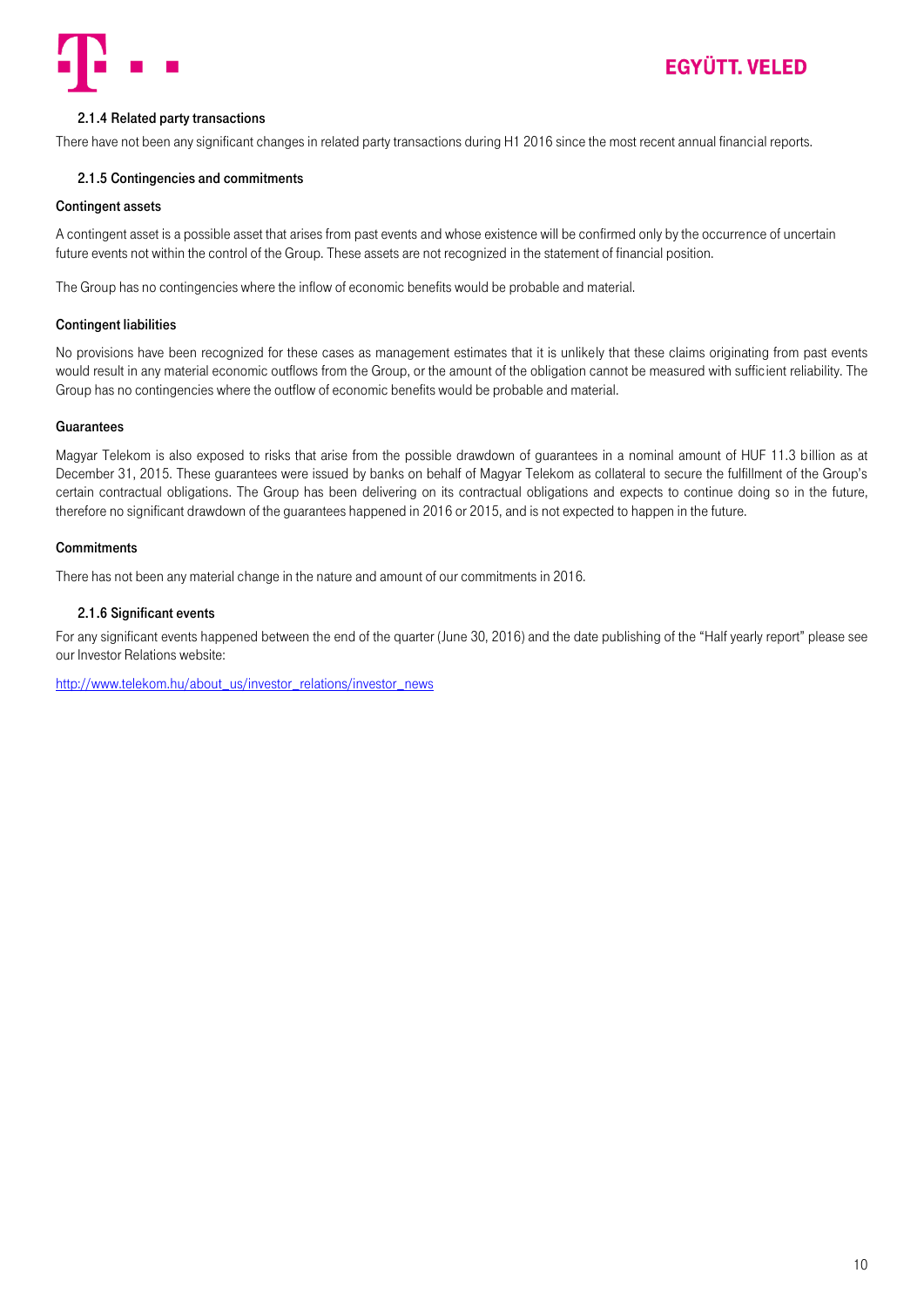

### <span id="page-10-0"></span>2.2. Segment reports

Magyar Telekom introduced a new reporting structure from the beginning of 2016 to further simplify the operation on every managerial level of the company. The Group's new operating segments are MT-Hungary, Macedonia and Montenegro. MT-Hungary includes the former T-Hungary segment (residential and SMB customers) and former T-Systems (enterprise segment). The Macedonia and Montenegro segments have not changed.

The MT-Hungary segment operates in Hungary providing mobile and fixed line telecommunications, TV distribution, information communication and system integration services, energy retail services to millions of residential and business customers under the Telekom and T-Systems brands. Small and medium business customers are served by the Telekom brand and key business customers (large corporate and public sector customers) are served by the T-Systems brand. The MT-Hungary segment is also responsible for the wholesale mobile and fixed line services in Hungary, and performs strategic and cross-divisional management and support functions including Procurement, Treasury, Real Estate, Accounting, Tax, Legal, Internal Audit and similar shared services and other central functions of the Group's management. This segment is also responsible for the Group's points of presence in Bulgaria and Romania providing mainly wholesale services to local companies and operators. The Group also has full-scale mobile and fixed line telecommunications operations in Macedonia and Montenegro, which represent two additional operating segments of the Group.

The following tables present the information by reportable segment regularly provided to the Management Committee (MC) of the Company, reconciled to the corresponding Group numbers. The information regularly provided to the MC includes several measures of profit which are considered for the purposes of assessing performance and allocating resources. These items vary year-over-year in nature and magnitude. Management believes that Revenue, EBITDA and Capex are the segment measures that are most consistent with the measurement principles used in measuring the corresponding amounts in these financial statements.

#### <span id="page-10-1"></span>2.2.1 MT-Hungary

#### Growing in mobile, stable fixed line, slow-down in SI/IT

| <b>HUF</b> millions                                                     | Q2<br>2015                  | Q2<br>2016                        | Change                          | Change<br>(9/0)                       | 1-6 months<br>2015                | 1-6 months<br>2016               | Change                             | Change<br>(%)                  |
|-------------------------------------------------------------------------|-----------------------------|-----------------------------------|---------------------------------|---------------------------------------|-----------------------------------|----------------------------------|------------------------------------|--------------------------------|
| Voice <sup>1</sup>                                                      | 35,671                      | 35,129                            | (542)                           | $(1.5\%)$                             | 74,307                            | 69.740                           | (4, 567)                           | $(6.1\%)$                      |
| Non-voice <sup>2</sup>                                                  | 17,042                      | 18,152                            | 1,110                           | 6.5%                                  | 33,397                            | 35,893                           | 2,496                              | 7.5%                           |
| Other $3$                                                               | 13,528                      | 15,746                            | 2,218                           | 16.4%                                 | 25,627                            | 28,644                           | 3,017                              | 11.8%                          |
| <b>Total mobile revenues</b>                                            | 66,241                      | 69,027                            | 2,786                           | 4.2%                                  | 133,331                           | 134,277                          | 946                                | 0.7%                           |
| Voice retail<br>Broadband - retail                                      | 12,173<br>11,023            | 11,479<br>11,269                  | (694)<br>246                    | $(5.7\%)$<br>2.2%                     | 24,464<br>21,088                  | 22,796<br>22,125                 | (1,668)<br>1,037                   | (6.8%)<br>4.9%                 |
| TV                                                                      | 9,266                       | 9,929                             | 663                             | 7.2%                                  | 18.303                            | 19.404                           | 1,101                              | 6.0%                           |
| Other <sup>4</sup>                                                      | 10,908                      | 11,430                            | 522                             | 4.8%                                  | 21,132                            | 22,874                           | 1,742                              | 8.2%                           |
| <b>Fixed line revenues</b>                                              | 43,370                      | 44,107                            | 737                             | 1.7%                                  | 84,987                            | 87,199                           | 2,212                              | 2.6%                           |
| SI/IT revenues<br>Revenue from Energy services<br><b>Total revenues</b> | 17,629<br>10,443<br>137,683 | 13,112<br>1,490<br>127,736        | (4, 517)<br>(8,953)<br>(9, 947) | $(25.6\%)$<br>$(85.7\%)$<br>$(7.2\%)$ | 29,707<br>27,232<br>275,257       | 28,256<br>3,803<br>253,535       | (1, 451)<br>(23, 429)<br>(21, 722) | (4.9%)<br>$(86.0\%)$<br>(7.9%) |
|                                                                         |                             |                                   |                                 |                                       |                                   |                                  |                                    |                                |
| <b>Direct cost</b>                                                      | (49, 781)                   | (38, 219)                         | 11,562                          | 23.2%                                 | (102, 107)                        | (77, 755)                        | 24,352                             | 23.8%                          |
| Gross margin                                                            | 87,902                      | 89,517                            | 1,615                           | 1.8%                                  | 173,150                           | 175,780                          | 2,630                              | 1.5%                           |
| Telecom tax<br>Utility tax<br>Other operating expenses (net)            | (6, 486)<br>0<br>(37, 187)  | (6, 112)<br>$\Omega$<br>(38, 459) | 374<br>$\theta$<br>(1,272)      | 5.8%<br>n.a.<br>(3.4%)                | (12, 712)<br>(7,649)<br>(73, 400) | (12,300)<br>(7,265)<br>(70, 019) | 412<br>384<br>3,381                | 3.2%<br>5.0%<br>4.6%           |
| <b>EBITDA</b>                                                           | 44,229                      | 44,946                            | 717                             | 1.6%                                  | 79,389                            | 86,196                           | 6,807                              | 8.6%                           |
| <b>Segment Capex</b>                                                    | 20,580                      | 21,030                            | 450                             | 2.2%                                  | 31,955                            | 31,237                           | (718)                              | $(2.2\%)$                      |

.

<sup>1</sup> incorporates Voice retail and Voice wholesale revenues  $\overline{2}$ 

incorporates Data and SMS revenues 3

incorporates Equipment and Other revenues

<sup>4</sup> incorporates Equipment, Data retail, Wholesale and Other revenues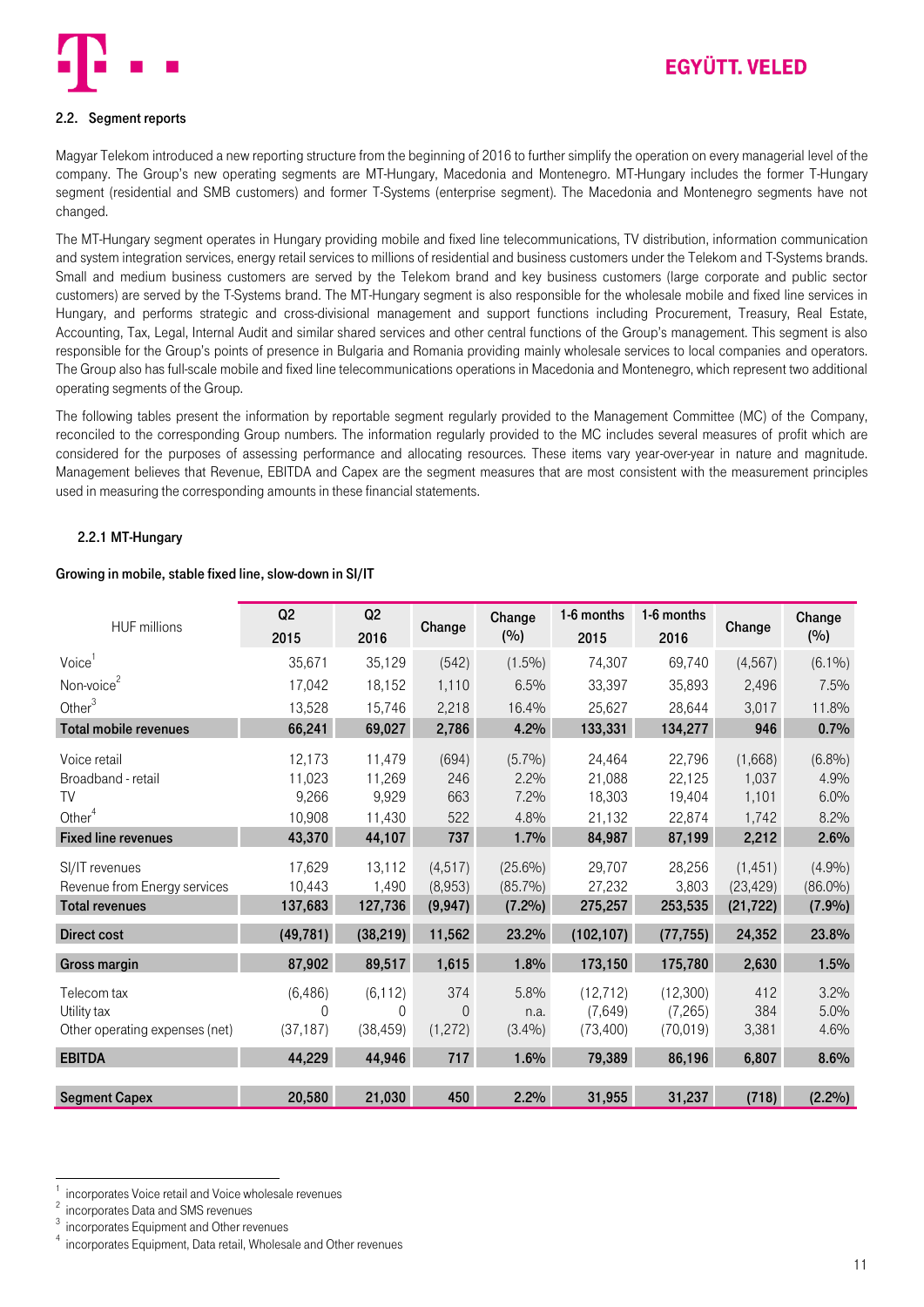

| Operational statistics - access numbers | Q <sub>2</sub> | Q <sub>2</sub> | Change    | 1-6 months | 1-6 months | Change    |
|-----------------------------------------|----------------|----------------|-----------|------------|------------|-----------|
|                                         | 2015           | 2016           | (%)       | 2015       | 2016       | (%)       |
| Number of mobile customers (RPC)        | 5,476,293      | 5,344,240      | (2.4%)    | 5,476,293  | 5.344.240  | (2.4%)    |
| Postpaid RPC                            | 3.055.471      | 3.110.129      | $1.8\%$   | 3,055,471  | 3,110,129  | 1.8%      |
| Prepaid RPC                             | 2,420,822      | 2,234,111      | (7.7%)    | 2,420,822  | 2,234,111  | $(7.7\%)$ |
| Postpaid share in the RPC base          | 55.8%          | 58.2%          | n.a.      | 55.8%      | 58.2%      | n.a.      |
| Total fixed voice access                | 1,471,899      | .440.696       | $(2.1\%)$ | 1,471,899  | 1.440.696  | $(2.1\%)$ |
| Total retail fixed broadband customers  | 972.248        | 008,588. ا     | 3.7%      | 972.248    | 1,008,588  | 3.7%      |
| Total TV customers                      | 940.871        | 971.309        | 3.2%      | 940.871    | 971.309    | 3.2%      |

| <b>Operational statistics - ARPU (HUF)</b> | Q <sub>2</sub><br>2015 | Q <sub>2</sub><br>2016 | Change<br>(%) | 1-6 months<br>2015 | 1-6 months<br>2016 | Change<br>(%) |
|--------------------------------------------|------------------------|------------------------|---------------|--------------------|--------------------|---------------|
| Mobile ARPU                                | 3.216                  | 3.315                  | $3.1\%$       | 3.281              | 3,265              | $(0.5\%)$     |
| Postpaid                                   | 4.895                  | 4.898                  | $0.1\%$       | 5.002              | 4.865              | $(2.8\%)$     |
| Prepaid                                    | 1.133                  | 1.132                  | $(0.1\%)$     | l.164              | 1.098              | $(5.7\%)$     |
| Blended fixed voice ARPU                   | 2.768                  | 2.649                  | $(4.3\%)$     | 2.759              | 2.621              | $(5.0\%)$     |
| Blended retail fixed broadband ARPU        | 3.722                  | 3.747                  | $0.7\%$       | 3.612              | 3.672              | 1.7%          |
| Blended TV ARPU                            | 3.292                  | 3.420                  | 3.9%          | 3.257              | 3,350              | 2.9%          |

Total revenues decreased by 7.2% in Q2 2016 compared to the same quarter in the previous year in the Hungary segment (including former T-Hungary and T-Systems segments), primarily due to the exit from the residential gas market and the transfer of the B2B energy business into the E2, coupled with lower SI/IT revenues, while both mobile and fixed line revenues increased. As the MTR cut is now eliminated from the base of Q2 2015, the mobile revenues show an increase coupled with a positive performance on the fixed line side driven by TV compared to Q2 2016. Stripping out contributions from energy and SI/IT, in Q2 2016 core like-for-like telco revenues improved by 3.2% year-on-year. Total revenues declined by 7.9% year-to-date due to energy and SI/IT, but the good performance of 2015 on the Hungarian telco market continued in the first half of 2016.

- **Mobile revenues grew** (4.2% vs. Q2 2015) to HUF 69.0 billion, the sharp MTR cut in Hungary as of April 1, 2015 was out of the base so our mobile ARPU shows a 3.1% increase. Higher mobile broadband and equipment revenues were partly offset by shrinking voice revenues. Retail mobile market remained relatively stable due to muted impact of UPC as the only MVNO and Digi is not expected to enter before Q4 2016. Business mobile market is facing very strong price competition as we have higher than average market shares in both SMB and enterprise segments. Prepaid to postpaid migration continued as the demand for mobile broadband is still substantial and is responsible for the blended mobile ARPU uplift. Average revenue per prepaid and postpaid customers remained flat but the shifted mix of the customer base to the more valuable postpaid resulted in higher blended ARPU. The popularity of the flat tariff plans offering unlimited voice and messaging to the customers remained high and we continued to enlarge our 4Play Magenta 1 subscriber base helping to improve our performance in the high-end segment. More than one third of our postpaid customer base is enjoying the advantages of the flat tariff plans resulting in an increased minutes of usage by 7%
	- Mobile voice revenues decreased by only HUF 0.5 billion in Q2 2016 (down by 1.5% year-on-year): our underlying outgoing ARPU continued to increase thanks to the prepaid to postpaid migration and the increased share of our flat customer base supported by the successful sale of our 4Play Magenta 1 offer
	- Mobile non-voice revenues rose by 6.5% (up by HUF 1.1bn) in Q2 2016 compared to the same period in 2015 with double digit mobile broadband growth and a slight increase in SMS revenue from mass messaging in our enterprise segment
	- Other revenues increased with HUF 2.2 billion in the second quarter due to the significantly higher equipment and accessories sales in Hungary compared to the second quarter last year
	- Total mobile revenues slightly increased in H1 2016 (up by 0.7%) as improved mobile broadband and equipment revenues were partly offset by shrinking voice revenues driven by the MTR cut effect in the first quarter
- **Fixed line revenues** grew (by 1.7% ys. Q2 2015) thanks to the increasing revenues on the residential segment following High Speed Internet (HSI) network upgrades and roll-outs. Improvement in broadband, TV and wholesale revenues was partly offset by a fall in voice retail and equipment. We continued to increase our overall residential fixed line revenues by offering bundles including broadband plans with higher bandwidth and IPTV resulting in higher ARPUs. Competition in the business sub-segment remained intense
	- Voice retail revenues declined by 5.7% due to lower subscription fee revenues resulting from the decrease in the average number of fixed lines and lower ARPUs, as we continue to focus on our high-end residential fixed voice customer base enjoying the flat rate packages (Hoppá) which is also a part of our 4Play Magenta 1 proposition
	- Broadband retail revenues increased by 2.2% driven by both the higher number of retail broadband customers (over a million subscribers so far) and higher ARPUs thanks to successful upgrade activities to higher bandwidth packages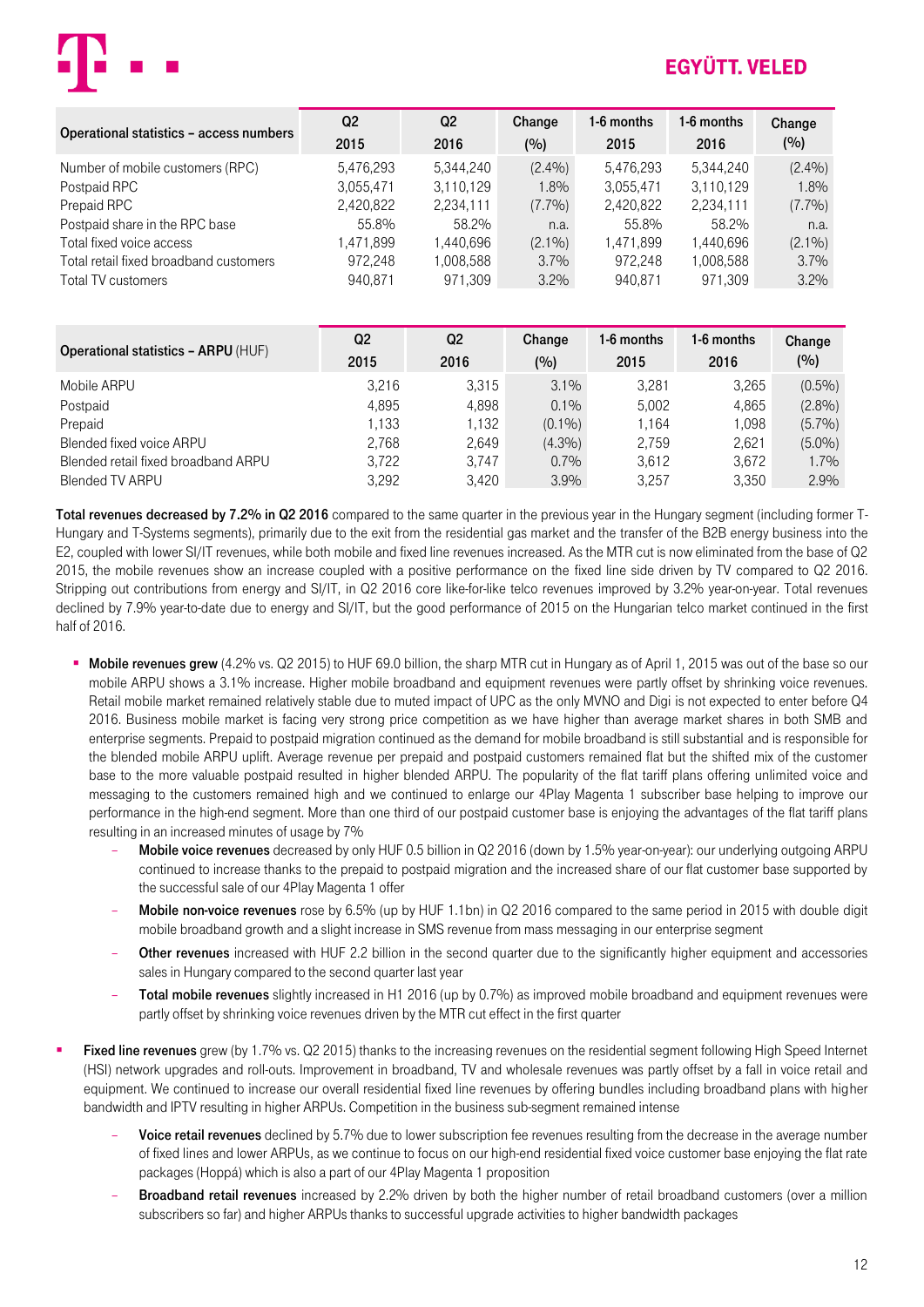

- TV revenues rose by 7.2% year-on-year in Q2 2016 due to higher customer base and increasing ARPUs; our IPTV customer base increased by more than 60,000 in a year, driven by new customer acquisitions and migration from cable TV (our satellite TV subscriber base started to decline)
- Other fixed line revenues increased in Q2 2016 due to the increased dunning fees and VoD usage boosted by EURO2016
- Fixed line revenues rose by 2.6% in H1 2016 (up by HUF 2.2 billion) year-on-year due to the GTS acquisition effect in the first quarter and the continued broadband and TV customer base growth coupled with improved ARPUs mitigated by lower voice revenues

**SI/IT revenues declined by 25.6% in Q2 2016** due to the slowdown of EU funds inflows to the country

- Major projects won in the financial and the utility sectors
- Our SI/IT margin is up to 48.4% in Q2 2016 from the level of 35.3% in the second quarter last year as we continued to focus on the higher margin system integration projects
- SI/IT revenues declined only by 4.9% in H1 2016 due to the strong first quarter principally reflecting the carry forward of projects started in 2015

| <b>Energy services</b>         | Q2<br>2015 | Q2<br>2016 | Change<br>(0) | 1-6 months<br>2015 | 1-6 months<br>2016 | Change $(\%)$ |
|--------------------------------|------------|------------|---------------|--------------------|--------------------|---------------|
| Electricity points of delivery | 108.676    | 94.662     | $(12.9\%)$    | 108.676            | 94.662             | $(12.9\%)$    |
| Gas points of delivery         | 65.406     | 256        | $(99.6\%)$    | 65.406             | 256                | $(99.6\%)$    |

- Energy services revenues decreased by HUF 9.0 billion (down by 85.7%) in Q2 2016 versus Q2 2015 due to the residential gas market exit and transfer of the B2B energy business into E2
	- The joint venture that provides energy services for business (non-universal) customers started operating as of January 1, 2016
	- The number of electricity points of delivery decreased by 14 thousands due to us putting less sales focus on residential universal electricity business following the change in market environment and transferring our B2B electricity customers into the E2
	- Electricity revenues declined by HUF 4.7 billion in Q2 2016 compared to the same period last year mostly due to transferring our high spending B2B customer base to E2
	- The drop in gas points of delivery is caused by the exit from the residential segment of the gas market with effect from August 1. 2015, and the transferring of our non-universal B2B gas business to E2 resulting in HUF 4.5 billion lower revenues
	- Energy revenues declined by HUF 23.4 billion in H1 2016 compared to the first half of 2015 due to the reasons described above
- **EBITDA increased by 1.6% in Q2 2016** (up by HUF 0.7 billion) due to an improvement in the gross profit and lower employee related expenses partly mitigated by higher other operating expenses
	- Gross profit rose by HUF 1.6 billion due to the improved telco margins driven by higher ARPUs in mobile, fixed BB and TV
	- Telecommunication tax expense declined by HUF 0.4 billion due to lower customer base and change in calling habits
	- Employee-related expenses improved due to the headcount reduction program implemented in 2014 and 2015 resulting in ca. HUF 2.0 billion of recurring savings for Q2 2016, partly offset by wage and cafeteria benefit increases and smaller proportion of capitalization of employee related expenses relating to projects in the quarter
	- Other operating expenses increased by HUF 2.8 billion driven by higher advisory fees due to HSI development for Digital Welfare Program, higher marketing costs and increased sport sponsorship activities, increased office rental fees following the sale of Infopark, higher maintenance, repairs, and remedial work expenses and parallel operation of legacy and next generation IT platforms in CRM, billing and ERP
- Capex increased by HUF 0.5 billion in the second quarter of 2016 compared to the same period of last year due to different activities.
	- HUF 1.1 billion more Capex on fixed line and mobile network developments
	- HUF 0.7 billion more Capex on "Must&Policy" mostly driven by regulatory requirements
	- HUF 2.0 billion less Capex on transformation and simplicity projects
	- HUF 0.7 billion more Capex spent on other projects
	- H1 2016 CAPEX decreased by HUF 0.7 billion compared to the first half of 2015

Outlook: Clearly there are some risks to growth in the year ahead as UPC continues to grow its mobile retail subscriber base and Digi is expected to enter this market in the fourth quarter, along with likely price erosion continuing in the business segment; however, there are mitigating factors. First, the negative revenue effect of last year's MTR cut is behind us; secondly, we are positive about our fixed line residential business as we are about to leverage our last year's HSI network developments and are looking forward to participating in the Digital Welfare Program run by the Hungarian Government; and thirdly, the SI/IT market is expected to further grow and our intention is to increase our market share focusing on high margin system integration projects. As such, we are optimistic that we can continue to grow our overall revenues from residential telecommunications in Hungary in the year ahead and that last years' EBITDA turnaround can be maintained.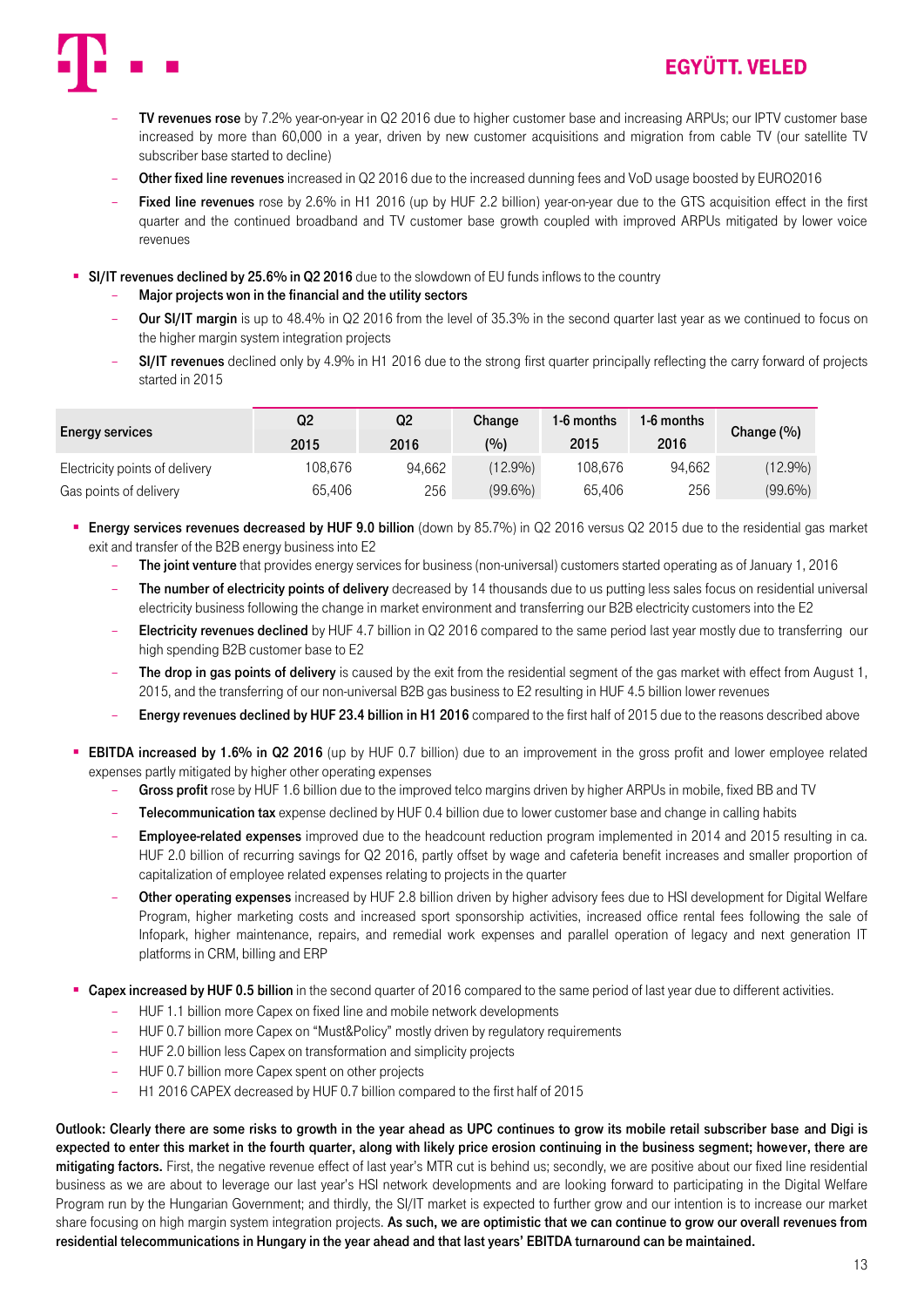

#### <span id="page-13-0"></span>2.2.2 Macedonia

#### Continued revenue growth, increasing mobile market share

| <b>HUF millions</b>            | Q2<br>2015 | Q2<br>2016 | Change   | Change<br>(%) | 1-6 months<br>2015 | 1-6 months<br>2016 | Change   | Change<br>(%) |
|--------------------------------|------------|------------|----------|---------------|--------------------|--------------------|----------|---------------|
| Voice                          | 4,693      | 4,428      | (265)    | $(5.6\%)$     | 9,208              | 8,784              | (424)    | $(4.6\%)$     |
| Non-voice                      | 1,340      | 1,554      | 214      | 16.0%         | 2,615              | 2,965              | 350      | 13.4%         |
| Other                          | 1,156      | 1,444      | 288      | 24.9%         | 2,133              | 2,714              | 581      | 27.2%         |
| <b>Total mobile revenues</b>   | 7,189      | 7,426      | 237      | 3.3%          | 13,956             | 14,463             | 507      | 3.6%          |
| Voice retail                   | 1,511      | 1,394      | (117)    | (7.7%)        | 3,077              | 2,800              | (277)    | $(9.0\%)$     |
| Broadband - retail             | 1,298      | 1,415      | 117      | $9.0\%$       | 2,606              | 2,828              | 222      | 8.5%          |
| TV                             | 766        | 749        | (17)     | (2.2%)        | 1,506              | 1,472              | (34)     | (2.3%)        |
| Other                          | 1,827      | 1,615      | (212)    | $(11.6\%)$    | 3,761              | 3,404              | (357)    | $(9.5\%)$     |
| <b>Fixed line revenues</b>     | 5,402      | 5,173      | (229)    | $(4.2\%)$     | 10,950             | 10,504             | (446)    | $(4.1\%)$     |
| SI/IT revenues                 | 337        | 740        | 403      | 119.6%        | 526                | 976                | 450      | 85.6%         |
| <b>Total revenues</b>          | 12,928     | 13,339     | 411      | 3.2%          | 25,432             | 25,943             | 511      | 2.0%          |
| Direct cost                    | (3,970)    | (4, 516)   | (546)    | $(13.8\%)$    | (7, 557)           | (8, 516)           | (959)    | $(12.7\%)$    |
| Gross margin                   | 8,958      | 8,823      | (135)    | $(1.5\%)$     | 17,875             | 17,427             | (448)    | $(2.5\%)$     |
| Other operating expenses (net) | (3,981)    | (5, 164)   | (1, 183) | (29.7%)       | (7, 851)           | (8,889)            | (1,038)  | $(13.2\%)$    |
| <b>EBITDA</b>                  | 4,977      | 3,659      | (1, 318) | $(26.5\%)$    | 10,024             | 8,538              | (1, 486) | $(14.8\%)$    |
|                                |            |            |          |               |                    |                    |          |               |
| <b>Segment Capex</b>           | 1,272      | 1,457      | 185      | 14.5%         | 1,829              | 2,350              | 521      | 28.5%         |

| Operational statistics - access numbers | Q2<br>2015 | Q2<br>2016 | Change<br>(%) | 1-6 months<br>2015 | 1-6 months<br>2016 | Change $(\% )$ |
|-----------------------------------------|------------|------------|---------------|--------------------|--------------------|----------------|
| Number of mobile customers              | 1.179.584  | 1.220.698  | 3.5%          | 1,179,584          | 1.220.698          | 3.5%           |
| Postpaid share in the customer base     | 36.9%      | 39.6%      | n.a.          | 36.9%              | 39.6%              | n.a.           |
| Total fixed voice access                | 229.373    | 219.502    | $(4.3\%)$     | 229.373            | 219.502            | (4.3%)         |
| Total retail fixed broadband customers  | 189,389    | 188.701    | (0.4%         | 189,389            | 188.701            | (0.4%)         |
| Total TV customers                      | 99.638     | 105.432    | 5.8%          | 99.638             | 105.432            | 5.8%           |

Following the good results in the first quarter, second quarter revenues continued to increase by 3.2% compared to Q2 2015 driven by growth in mobile and SI/IT revenues.

- **Mobile revenue growth** (+3.3% vs. Q2 2015) reflects the success of our 4Play offer Magenta 1, launched to capitalize on the increasing demand for integrated fixed-mobile services
	- Principal components of this growth were the larger mobile customer base coupled with an increased postpaid share thanks to our focus on this segment. Our mobile market share continued to increase exceeding 48%, and by June 2016 approximately 40% of our customers subscribed for a postpaid package vs. 37% a year ago
	- Non-voice revenues increased (+16.0% vs. Q2 2015) due to a ca. 25% growth in mobile broadband revenues, partly offset by a decline in the number of SMSs sent
	- Other mobile revenues rose significantly (+24.9% vs. Q2 2015) due to higher equipment sales stemming from higher average price of handsets
	- Mobile voice revenues declined (-5.6% vs. Q2 2015) driven by declining ARPU in the prepaid segment and lower roaming prices due to the Balkan roaming agreement
	- H1 2016 mobile revenues increased by 3.6% compared to the first half of 2015 due to the reasons described above
- Continued decline in fixed line revenues (-4.2% vs. Q2 2015) mainly driven by lower voice-retail and fixed equipment revenues
	- Voice-retail revenue decline reflects lower traffic and customer base, partly offset by higher fixed broadband revenues
	- Other fixed revenues declined due to lower sales of equipment, such as TV sets and IT equipment
	- H1 2016 total fixed line revenues declined by 4.1% compared to the first half of 2015 in line with the quarterly change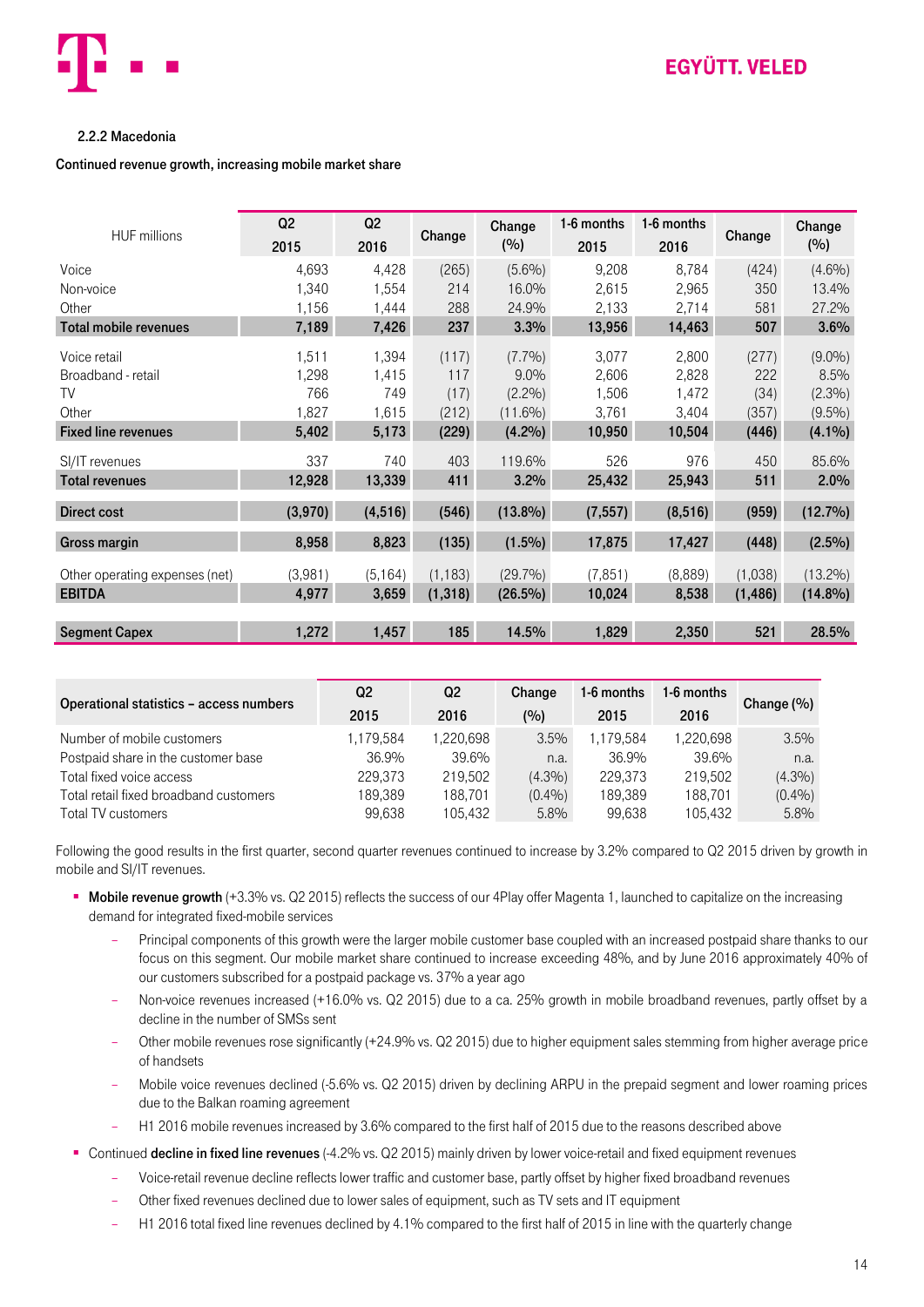

- An increase in System Integration/IT revenues (+119.6% vs. Q2 2015) due to higher revenues from several ICT<sup>5</sup> projects
	- Higher uncertainty regarding public sector projects going forward presents a risk to SI/IT revenues
	- On a year-to-date comparison SI/IT revenues increased by 85.6%
- **EBITDA decline of 26.5%** vs. Q2 2015 in HUF terms driven by higher employee related expenses
	- Employee-related expenses increased significantly (by 65.6%) driven by a one-time severance booked in relation to an outsourcing project which impacted approximately 20% of total employees. Effective from July 1, 2016 Ericsson is responsible for our network plan and maintenance activities. Excluding this severance, EBITDA would have declined by only 1.3% year-on-year
	- In H1 2016 EBITDA decreased by 14.8% compared to the first half of 2015 driven by lower gross margin and higher employeerelated expenses
- Significant increase in Capex (+14.5% vs. Q2 2015) mainly due to faster rollout and higher utilization of FTTH network. Capex in H1 2016 increased to HUF 2.4 bn (+28.5%) due to the same reasons impacting Q2 2016

Outlook: Despites the risks stemming from the current political environment in Macedonia, we believe in the sustainability of the current revenue turnaround which is expected to lead to higher margins, and ultimately, a turnaround in EBITDA.

#### <span id="page-14-0"></span>2.2.3 Montenegro

#### Increasing competitive and regulatory pressures

| <b>HUF millions</b>                | Q2           | Q2           | Change     | Change                  | 1-6 months     | 1-6 months     | Change     | Change            |
|------------------------------------|--------------|--------------|------------|-------------------------|----------------|----------------|------------|-------------------|
|                                    | 2015         | 2016         |            | (%)                     | 2015           | 2016           |            | (%)               |
| Voice                              | 1,960        | 2,085        | 125        | 6.4%                    | 3,880          | 3,986          | 106        | 2.7%              |
| Non-voice                          | 946          | 719          | (227)      | $(24.0\%)$              | 1,733          | 1,404          | (329)      | $(19.0\%)$        |
| Other                              | 520          | 518          | (2)        | (0.4%)                  | 900            | 940            | 40         | 4.4%              |
| <b>Total mobile revenues</b>       | 3,426        | 3,322        | (104)      | $(3.0\%)$               | 6,513          | 6,330          | (183)      | $(2.8\%)$         |
| Voice retail<br>Broadband - retail | 1,344<br>894 | 1,133<br>835 | (211)      | $(15.7\%)$<br>$(6.6\%)$ | 2,694<br>1,772 | 2,335<br>1,701 | (359)      | $(13.3\%)$        |
| TV                                 | 564          | 580          | (59)<br>16 | 2.8%                    | 1,125          | 1,178          | (71)<br>53 | $(4.0\%)$<br>4.7% |
| Other                              | 1,163        | 935          | (228)      | $(19.6\%)$              | 1,947          | 1,744          | (203)      | $(10.4\%)$        |
| <b>Fixed line revenues</b>         | 3,965        | 3,483        | (482)      | $(12.2\%)$              | 7,538          | 6,958          | (580)      | (7.7%)            |
| SI/IT revenues                     | 568          | 403          | (165)      | $(29.0\%)$              | 882            | 651            | (231)      | $(26.2\%)$        |
| <b>Total revenues</b>              | 7,959        | 7,208        | (751)      | (9.4%)                  | 14,933         | 13,939         | (994)      | $(6.7\%)$         |
| Direct cost                        | (2, 386)     | (2, 297)     | 89         | 3.7%                    | (4, 333)       | (4,240)        | 93         | 2.1%              |
| Gross margin                       | 5,573        | 4,911        | (662)      | $(11.9\%)$              | 10,600         | 9,699          | (901)      | $(8.5\%)$         |
| Other operating expenses (net)     | (2, 413)     | (2,525)      | (112)      | $(4.6\%)$               | (5,020)        | (5,034)        | (14)       | (0.3%)            |
| <b>EBITDA</b>                      | 3,160        | 2,386        | (774)      | $(24.5\%)$              | 5,580          | 4,665          | (915)      | $(16.4\%)$        |
|                                    |              |              |            |                         |                |                |            |                   |
| <b>Segment Capex</b>               | 1,057        | 1,155        | 98         | 9.3%                    | 1,304          | 1,674          | 370        | 28.4%             |

| Operational statistics - access numbers | Q <sub>2</sub><br>2015 | Q <sub>2</sub><br>2016 | Change<br>(%) | 1-6 months<br>2015 | 1-6 months<br>2016 | Change $(\%)$ |
|-----------------------------------------|------------------------|------------------------|---------------|--------------------|--------------------|---------------|
| Number of mobile customers              | 341,645                | 344.607                | 0.9%          | 341.645            | 344.607            | 0.9%          |
| Postpaid share in the customer base     | 44.2%                  | 50.6%                  | n.a.          | 44.2%              | 50.6%              | n.a.          |
| Total fixed voice access                | 146,663                | 138.377                | $(5.6\%)$     | 146,663            | 138.377            | (5.6%)        |
| Total retail fixed broadband customers  | 94.302                 | 89.987                 | $(4.6\%)$     | 94.302             | 89.987             | $(4.6\%)$     |
| Total TV customers                      | 61,686                 | 59.905                 | (2.9%)        | 61,686             | 59.905             | (2.9%)        |

.

<sup>&</sup>lt;sup>5</sup> Information and Communication Technology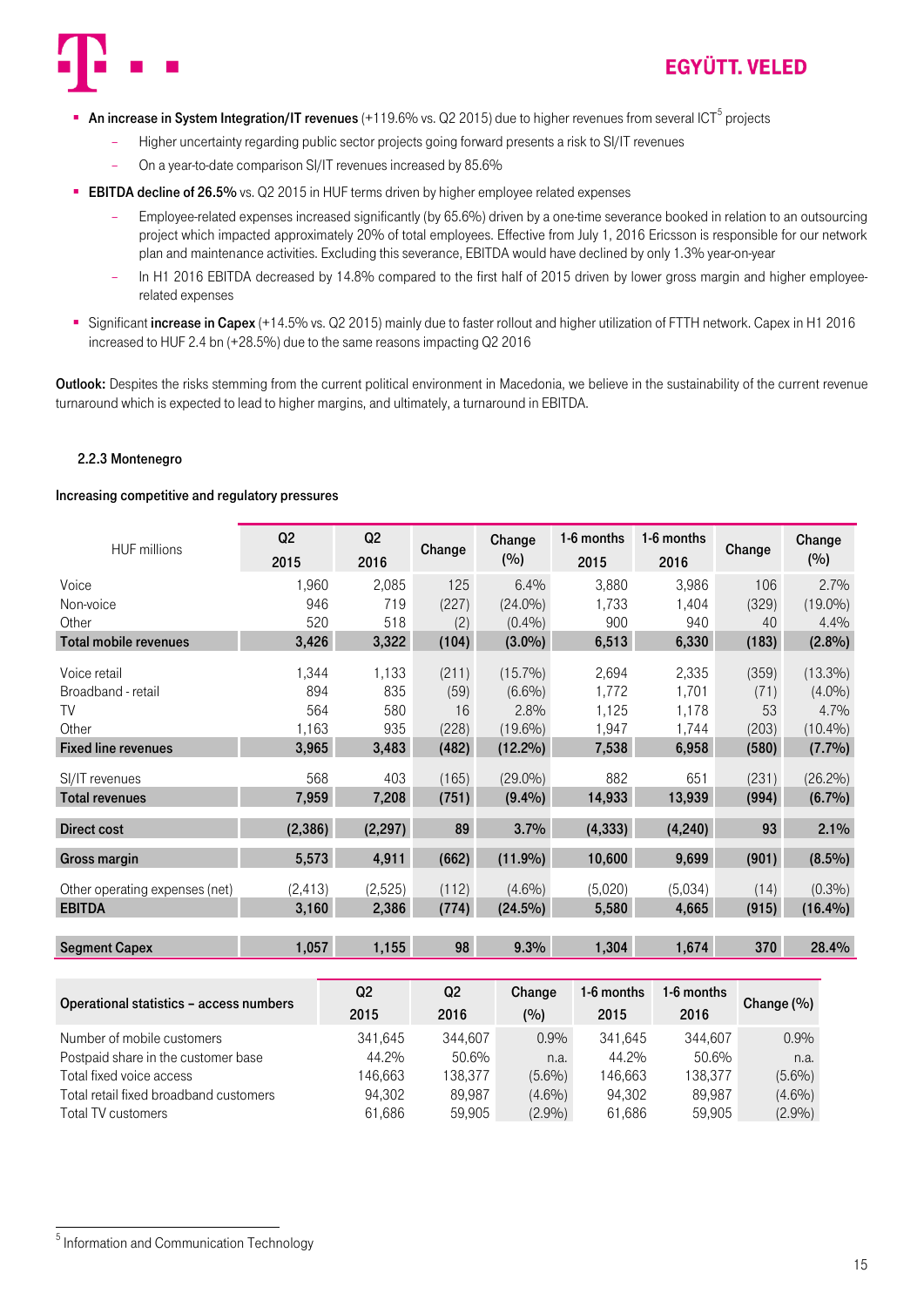



Competitive and regulatory pressures continued to be felt across all major revenue lines, with **total revenues declining by 9.4%** year-on-year in Q2 2016 in HUF terms.

- **Mobile revenue decline** (-3.0% vs. Q2 2015) reflects lower voice ARPU and a decline in SMSs (both outgoing and incoming) due to OTT competition
	- Decline in mobile market share reversed following successful Montenegro launch of 4Play offer Magenta 1 in January 2016, which resulted in subscriber growth and a significant increase in our post-paid ratio of 51% (vs. 44% in Q2 2015)
	- Decrease in non-voice revenues due to a significant decline in mobile broadband prices driven by fierce competition and lower SMS revenues
	- H1 2016 total mobile revenues declined by 2.8% compared to the first half of 2015 due to the reasons described above
- Fixed line revenue declined further (-12.2% vs. Q2 2015) in the face of sustained competitive and regulatory headwinds
	- Stronger push by cable competitors of 3Play bundle offers leading to some decline in our fixed broadband and TV market share (fixed voice market share remains strong at over 95%)
	- Fixed voice and broadband revenues decreased due to sustained regulatory pressures
	- Other fixed line revenues declined due to lower fixed wholesale revenues
	- H1 2016 total fixed line revenues declined by only 7.7% compared to the first half of 2015 as we faced more pressure from the stronger competition in Q2 2016 compared to Q1 2016
- **Decline in SI/IT revenues** (-29.0% vs. Q2 2015) reflecting a different dynamic to the execution of ICT deals, on a year-to-date basis SI/IT revenues were down by 26.2%.
- Q2 2016 EBITDA decline of 24.5% year-on-year in HUF terms (H1 2016 down by 16.4% year-on-year) was driven principally by the 11.9% decline in the gross profit and higher other operating expenses
	- Decline in gross profit principally reflects the 9.4% fall in total revenues, due to ongoing competitive pressures across all business lines
	- A one-time effect of reversal of former years' tax expense accruals in Q2 2015 related to a favorable court decision, which influences the underlying year-on-year comparison and leads to 4.6% higher other operating expenses. Nevertheless, disregarding this one-off item, the change in other operating expenses has a favorable effect on EBITDA
- Capex increased (+9.3% vs. Q2 2015) principally due to an acceleration in the rollout of FTTH in order to narrow the High Speed Internet coverage gap to our cable operator competitors. Capex in H1 2016 increased to HUF 1.7bn (+28.4%) due to the same reasons impacting Q2 2016

Outlook: We believe that with fixed and mobile services continuing to converge, the launch of our 4Play offer Magenta 1 will help us mitigate the pressure stemming from fiercer competition and stricter regulation, by being better positioned to defend the strong market share that we have in fixed line voice and to grow our mobile subscribers.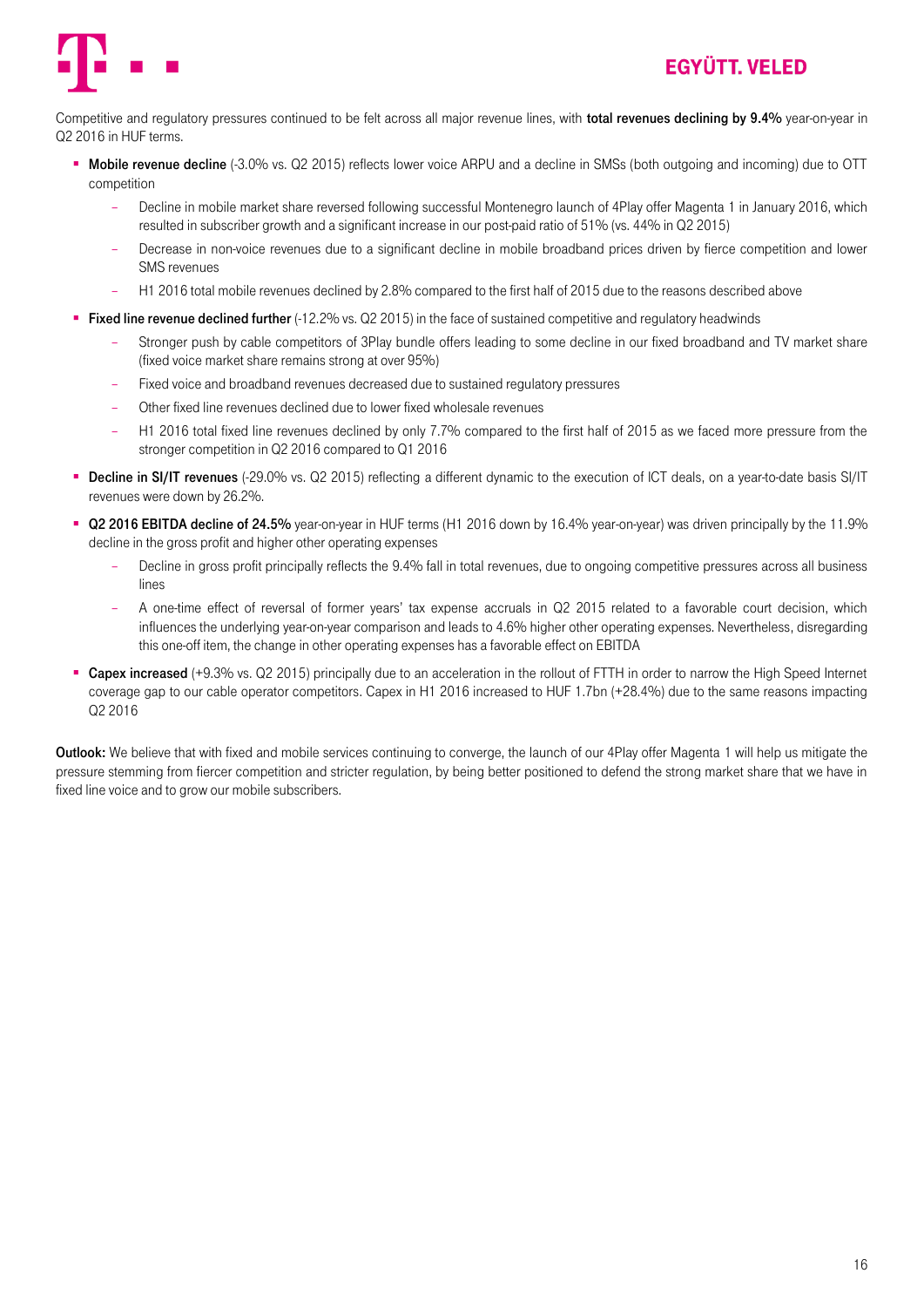

#### <span id="page-16-1"></span><span id="page-16-0"></span>3.1. Basis of preparation

This condensed consolidated interim financial information was prepared in accordance with IAS 34 (Interim Financial Reporting) and should be read in conjunction with the annual financial statements for the year ended December 31, 2015, which were prepared in accordance with International Financial Reporting Standards ("IFRS") as issued by the International Accounting Standards Board ("IASB") and adopted by the European Union. This consolidated interim financial information has not been audited. The statutory accounts for December 31, 2015 have been filed with the Budapest Stock Exchange and the Central Bank of Hungary. The statutory accounts for December 31, 2015 were audited and the audit report was unqualified.

The principal accounting policies followed by the Group and the critical accounting estimates in applying accounting policies are consistent with those disclosed in the consolidated annual financial statements for the year ended December 31, 2015 with the following exception.

#### As of January 1, 2016 the Group adopted the following IFRS amendment: IFRS 11 (amended)

The amendment to IFRS 11 explicitly requires the acquirer of an interest in a joint operation in which the activity constitutes a business to apply all of the principles on business combinations accounting in IFRS 3. The application of the amended standard did not result in significant changes in the financial statements of the Group, therefore no restatement of the previously reported balances is necessary.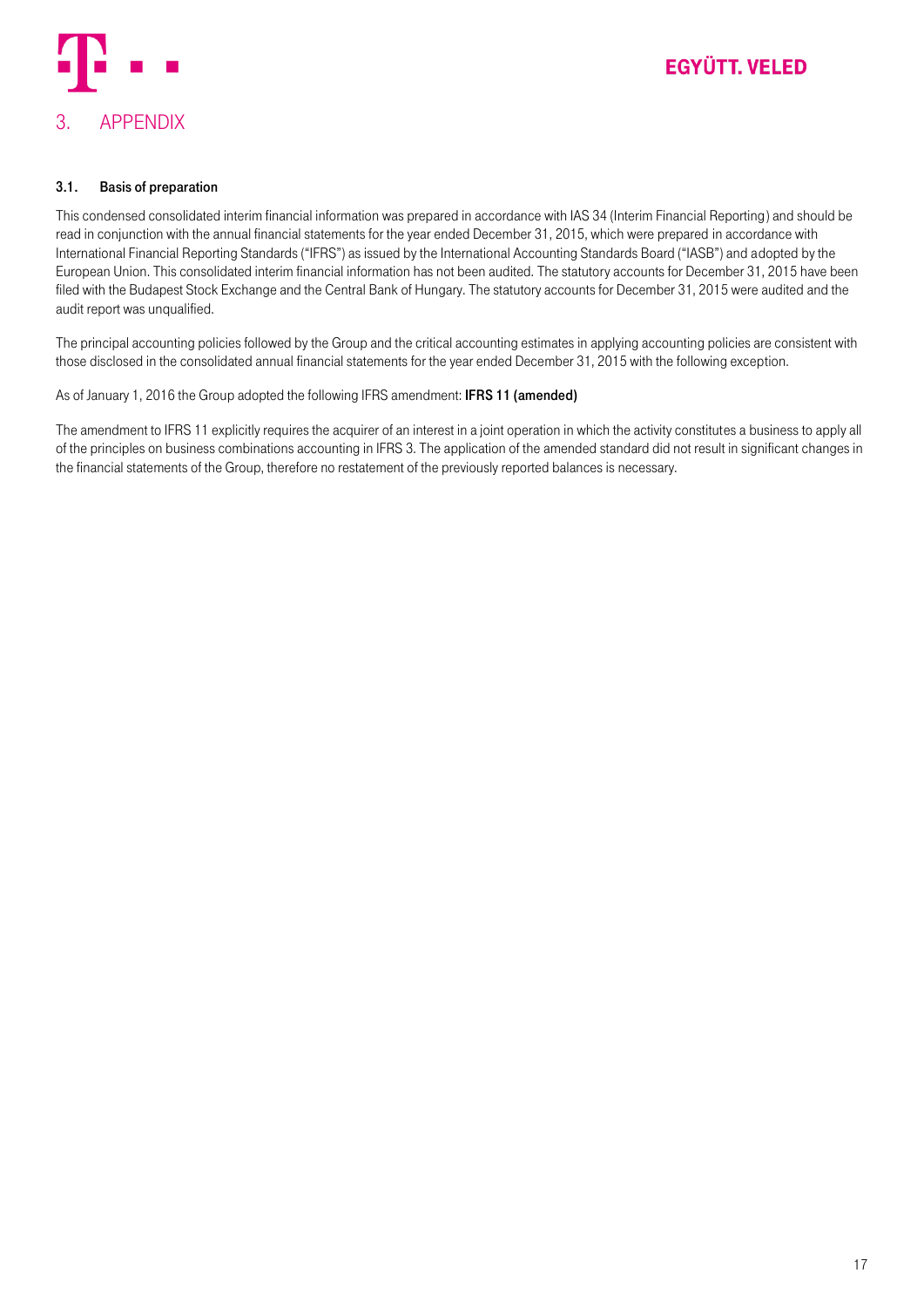

### <span id="page-17-0"></span>3.2. Consolidated Statements of Profit or loss and other comprehensive income – quarterly year-on-year comparison

| <b>MAGYAR TELEKOM</b>                                            |                     |                     |                     |                     |
|------------------------------------------------------------------|---------------------|---------------------|---------------------|---------------------|
| <b>Consolidated Statements of Comprehensive Income</b>           | Q2 2015             | Q2 2016             | Change              | Change              |
| (HUF million, except per share amounts)                          | (Unaudited)         | (Unaudited)         |                     | (%)                 |
| Revenues                                                         |                     |                     |                     |                     |
|                                                                  |                     |                     |                     |                     |
| Voice retail                                                     | 39,450              | 38,655              | (795)               | $(2.0\%)$           |
| Voice wholesale                                                  | 2,874               | 2,987               | 113                 | 3.9%                |
| Data                                                             | 14,725              | 15,960              | 1,235               | 8.4%                |
| <b>SMS</b>                                                       | 4,603               | 4,465               | (138)               | $(3.0\%)$           |
| Equipment                                                        | 11,735              | 13,855              | 2,120               | 18.1%               |
| Other mobile revenues                                            | 3,486               | 3,839               | 353                 | 10.1%               |
| <b>Mobile revenues</b>                                           | 76,873              | 79,761              | 2,888               | 3.8%                |
| Voice retail                                                     | 15,028              | 14,006              | (1,022)             | (6.8%)              |
| Broadband retail                                                 | 13,215              | 13,519              | 304                 | 2.3%                |
| TV                                                               | 10,596              | 11,258              | 662                 | 6.2%                |
| Equipment                                                        | 1,648               | 1,302               | (346)               | $(21.0\%)$          |
| Data retail                                                      | 2,728               | 2,720               | (8)                 | (0.3%)              |
| Wholesale                                                        | 5,403               | 5,310               | (93)                | (1.7%)              |
| Other fixed line revenues                                        | 4,027               | 4,545               | 518                 | 12.9%               |
| <b>Fixed line revenues</b>                                       | 52,645              | 52,660              | 15                  | $0.0\%$             |
| System Integration/Information Technology revenues               | 18,534              | 14,255              | (4,279)             | $(23.1\%)$          |
| Energy service revenues                                          | 10,443              | 1,490               | (8,953)             | $(85.7\%)$          |
| <b>Total revenues</b>                                            | 158,495             | 148,166             | (10, 329)           | $(6.5\%)$           |
| Direct costs                                                     |                     |                     |                     |                     |
|                                                                  |                     |                     |                     |                     |
| Interconnect costs                                               | (4,950)             | (5, 441)            | (491)               | (9.9%)              |
| SI/IT service related costs                                      | (12,056)            | (7,638)             | 4,418               | 36.6%               |
| Energy service related costs                                     | (10, 113)           | (1,481)             | 8,632               | 85.4%               |
| Bad debt expense                                                 | (2, 235)            | (2,250)             | (15)                | (0.7%)              |
| Other direct costs                                               | (26, 728)           | (28, 132)           | (1, 404)            | $(5.3\%)$           |
| <b>Direct costs</b>                                              | (56,082)            | (44, 942)           | 11,140              | 19.9%               |
| Gross margin                                                     | 102,413             | 103,224             | 811                 | 0.8%                |
| Employee-related expenses                                        | (22, 334)           | (21, 234)           | 1,100               | 4.9%                |
| Hungarian sector specific special taxes                          | (6, 486)            | (6, 112)            | 374                 | 5.8%                |
| Other operating expenses                                         | (23, 123)           | (26,006)            | (2,883)             | $(12.5\%)$          |
| Other operating income                                           | 1,707               | 1,282               | (425)               | (24.9%)             |
| <b>EBITDA</b>                                                    | 52,177              | 51,154              | (1,023)             | $(2.0\%)$           |
|                                                                  |                     |                     |                     |                     |
| Depreciation and amortization<br>Operating profit                | (26, 703)<br>25,474 | (28, 281)<br>22,873 | (1, 578)<br>(2,601) | (5.9%)              |
| Net financial result                                             | (6, 816)            | (5,911)             | 905                 | $(10.2\%)$<br>13.3% |
| Share of associates' and joint ventures' results                 | 0                   | 102                 | 102                 | n.a.                |
| Profit before income tax                                         | 18,658              | 17,064              | (1, 594)            | $(8.5\%)$           |
| Income tax                                                       | (5, 129)            | (5,468)             | (339)               | (6.6%)              |
| Profit for the period                                            | 13,529              | 11,596              | (1, 933)            | $(14.3\%)$          |
|                                                                  |                     |                     |                     |                     |
| Change in exchange differences on translating foreign operations | 7,025               | 731                 | (6, 294)            | $(89.6\%)$          |
| Revaluation of available-for-sale financial assets               | (16)                | (10)                | 6                   | 37.5%               |
| Other comprehensive income for the period                        | 7,009               | 721                 | (6, 288)            | (89.7%)             |
| Total comprehensive income for the period                        | 20,538              | 12,317              | (8, 221)            | $(40.0\%)$          |
| Profit attributable to:                                          |                     |                     |                     |                     |
| Owners of the parent                                             | 12,520              | 11,370              | (1, 150)            | (9.2%)              |
| Non-controlling interests                                        | 1,009               | 226                 | (783)               | $(77.6\%)$          |
|                                                                  | 13,529              | 11,596              | (1, 933)            | $(14.3\%)$          |
| Total comprehensive income attributable to:                      |                     |                     |                     |                     |
| Owners of the parent                                             | 17,229              | 11,867              | (5,362)             | $(31.1\%)$          |
| Non-controlling interests                                        | 3,309               | 450                 | (2,859)             | (86.4%)             |
|                                                                  | 20,538              | 12,317              | (8, 221)            | $(40.0\%)$          |
| Basic and diluted earnings per share (HUF)                       | 12.01               | 10.91               | (1.10)              | (9.2%)              |
|                                                                  |                     |                     |                     |                     |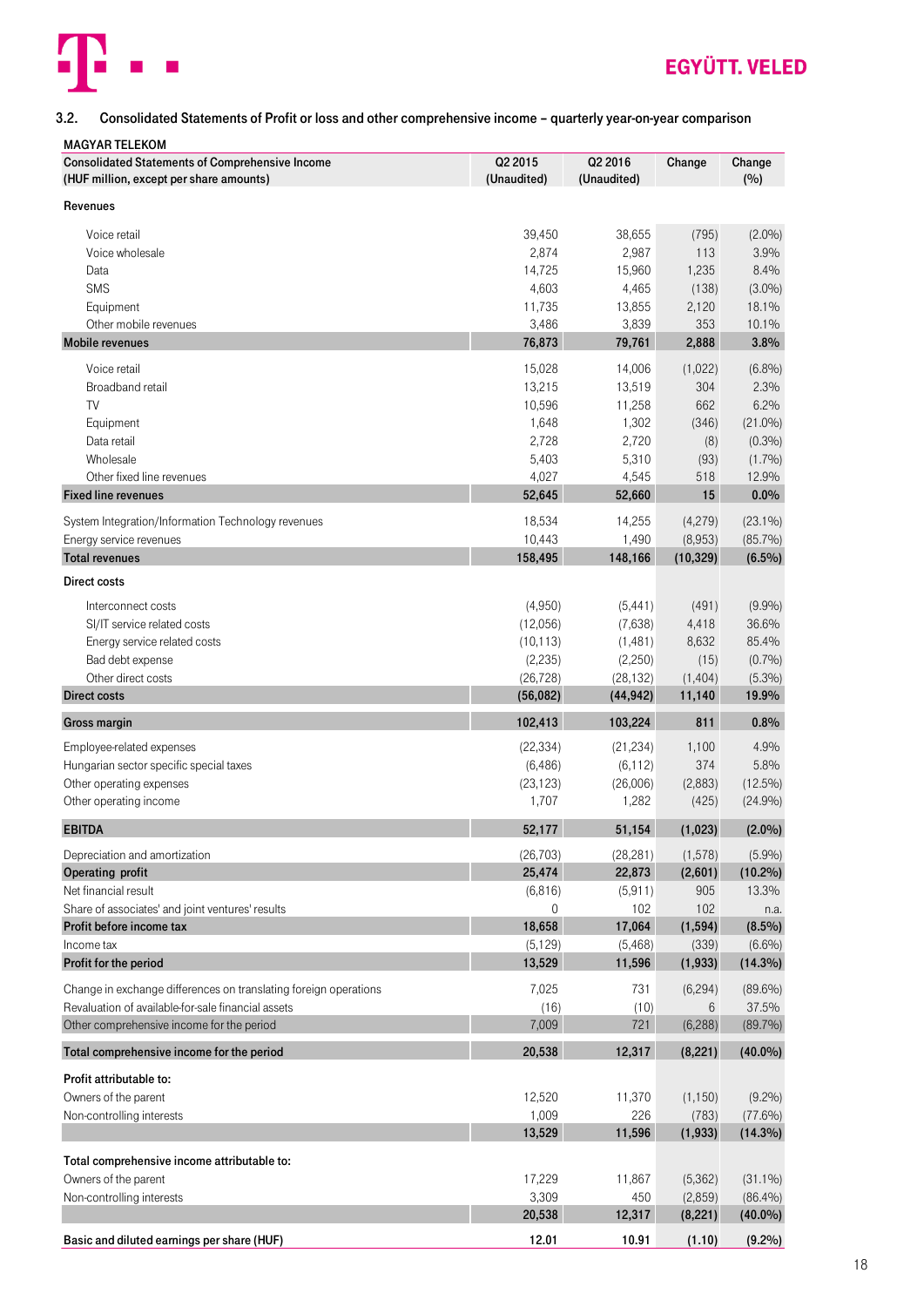

### <span id="page-18-0"></span>3.3. Consolidated Statements of Profit or loss and other comprehensive income – first half year-on-year comparison

| <b>MAGYAR TELEKOM</b>                                            |                 |                 |           |            |
|------------------------------------------------------------------|-----------------|-----------------|-----------|------------|
| <b>Consolidated Statements of Comprehensive Income</b>           | 1-6 months 2015 | 1-6 months 2016 | Change    | Change     |
| (HUF million, except per share amounts)                          | (Unaudited)     | (Unaudited)     |           | (%)        |
| Revenues                                                         |                 |                 |           |            |
|                                                                  |                 |                 |           |            |
| Voice retail                                                     | 77,687          | 76,767          | (920)     | $(1.2\%)$  |
| Voice wholesale                                                  | 9,708           | 5,743           | (3,965)   | $(40.8\%)$ |
| Data                                                             | 28,618          | 31,406          | 2,788     | 9.7%       |
| SMS                                                              | 9,127           | 8,856           | (271)     | $(3.0\%)$  |
| Equipment                                                        | 21,757          | 25,070          | 3,313     | 15.2%      |
| Other mobile revenues                                            | 6,914           | 7,213           | 299       | 4.3%       |
| <b>Mobile revenues</b>                                           | 153,811         | 155,055         | 1,244     | 0.8%       |
|                                                                  |                 |                 |           |            |
| Voice - retail                                                   | 30,235          | 27,931          | (2,304)   | $(7.6\%)$  |
| Broadband retail                                                 | 25,466          | 26,654          | 1,188     | 4.7%       |
| TV                                                               | 20,934          | 22,054          | 1,120     | 5.4%       |
| Equipment                                                        | 3,553           | 2,940           | (613)     | $(17.3\%)$ |
| Data retail                                                      | 5,297           | 5,269           | (28)      | $(0.5\%)$  |
| Wholesale                                                        | 10,039          | 10,919          | 880       | 8.8%       |
| Other fixed line revenues                                        | 7,770           | 8,709           | 939       | 12.1%      |
| <b>Fixed line revenues</b>                                       | 103,294         | 104,476         | 1,182     | 1.1%       |
|                                                                  |                 |                 |           |            |
| System Integration/Information Technology revenues               | 31,115          | 29,883          | (1,232)   | $(4.0\%)$  |
| Energy service revenues                                          | 27,232          | 3,803           | (23, 429) | $(86.0\%)$ |
| <b>Total revenues</b>                                            | 315,452         | 293,217         | (22, 235) | $(7.0\%)$  |
| <b>Direct costs</b>                                              |                 |                 |           |            |
| Interconnect costs                                               | (12,999)        | (10, 738)       | 2,261     | 17.4%      |
|                                                                  |                 |                 |           | 10.3%      |
| SI/IT service related costs                                      | (18,929)        | (16, 972)       | 1,957     |            |
| Energy service related costs                                     | (25, 882)       | (3,737)         | 22,145    | 85.6%      |
| Bad debt expense                                                 | (4, 127)        | (4,664)         | (537)     | $(13.0\%)$ |
| Other direct costs                                               | (51, 922)       | (54, 258)       | (2, 336)  | $(4.5\%)$  |
| <b>Direct costs</b>                                              | (113, 859)      | (90, 369)       | 23,490    | 20.6%      |
| Gross margin                                                     | 201,593         | 202,848         | 1,255     | 0.6%       |
| Employee-related expenses                                        | (44, 232)       | (42,077)        | 2,155     | 4.9%       |
| Hungarian sector specific special taxes                          | (20, 361)       |                 | 796       | 3.9%       |
|                                                                  |                 | (19, 565)       |           |            |
| Other operating expenses                                         | (44, 834)       | (49, 634)       | (4,800)   | $(10.7\%)$ |
| Other operating income                                           | 2,477           | 7,830           | 5,353     | 216.1%     |
| <b>EBITDA</b>                                                    | 94,643          | 99,402          | 4,759     | 5.0%       |
| Depreciation and amortization                                    | (54, 371)       | (54, 977)       | (606)     | $(1.1\%)$  |
| Operating profit                                                 | 40,272          | 44,425          | 4,153     | 10.3%      |
| Net financial result                                             | (15, 429)       | (12, 469)       | 2,960     | 19.2%      |
| Share of associates' and joint ventures' results                 | $\mathbf 0$     | 78              | 78        | n.a.       |
| Profit before income tax                                         | 24,843          | 32,034          | 7,191     | 28.9%      |
| Income tax                                                       | (7,992)         | (8,973)         | (981)     | $(12.3\%)$ |
| Profit for the period                                            | 16,851          | 23,061          | 6,210     | 36.9%      |
|                                                                  |                 |                 |           |            |
| Change in exchange differences on translating foreign operations | (140)           | 1,095           | 1,235     | n.m.       |
| Revaluation of available-for-sale financial assets               | (28)            | (11)            | 17        | 60.7%      |
| Other comprehensive income for the period                        | (168)           | 1,084           | 1,252     | n.m.       |
| Total comprehensive income for the period                        | 16,683          | 24,145          | 7,462     | 44.7%      |
|                                                                  |                 |                 |           |            |
| Profit attributable to:                                          |                 |                 |           |            |
| Owners of the parent                                             | 15,026          | 22,085          | 7,059     | 47.0%      |
| Non-controlling interests                                        | 1,825           | 976             | (849)     | $(46.5\%)$ |
|                                                                  | 16,851          | 23,061          | 6,210     | 36.9%      |
| Total comprehensive income attributable to:                      |                 |                 |           |            |
| Owners of the parent                                             | 15,037          | 22,845          | 7,808     | 51.9%      |
| Non-controlling interests                                        | 1,646           | 1,300           | (346)     | $(21.0\%)$ |
|                                                                  | 16,683          | 24,145          | 7,462     | 44.7%      |
|                                                                  |                 |                 |           |            |
| Basic and diluted earnings per share (HUF)                       | 14.42           | 21.19           | 6.77      | 46.9%      |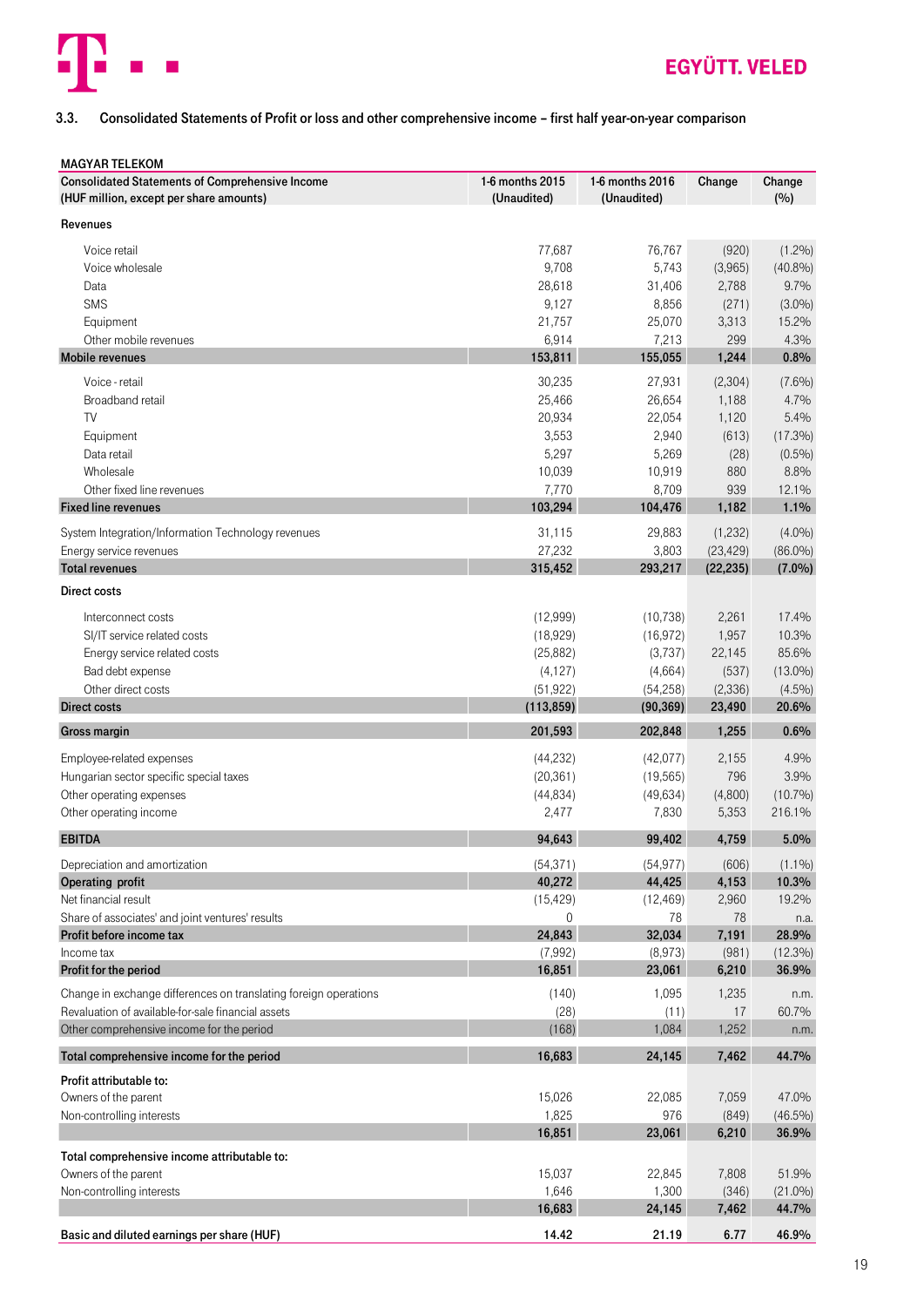

### <span id="page-19-0"></span>3.4. Consolidated Statements of Financial Position

#### MAGYAR TELEKOM

| <b>ASSETS</b><br><b>Current assets</b><br>17,558<br>14,028<br>$(20.1\%)$<br>(3,530)<br>Cash and cash equivalents<br>Trade and other receivables<br>162,762<br>153,755<br>(9,007)<br>$(5.5\%)$<br>2,260<br>20.4%<br>Other current financial assets<br>11,052<br>13,312<br>$(45.6\%)$<br>Current income tax receivable<br>1,356<br>738<br>(618)<br>12,665<br>Inventories<br>13,842<br>1,177<br>9.3%<br>$(4.7\%)$<br>205,393<br>195,675<br>(9, 718)<br>Assets held for sale<br>4,785<br>1,863<br>(2,922)<br>$(61.1\%)$<br>210,178<br>$(6.0\%)$<br>197,538<br>(12, 640)<br><b>Total current assets</b><br>Non current assets<br>493,204<br>(3.2%)<br>477,633<br>(15, 571)<br>Property, plant and equipment<br>260,909<br>(3.7%)<br>Intangible assets<br>251,200<br>(9,709)<br>Goodwill<br>250<br>0.1%<br>217,935<br>218,185<br>78<br>7.8%<br>Investments in associates and joint ventures<br>1,000<br>1,078<br>47<br>47<br>$\mathbf 0$<br>0.0%<br>Deferred tax assets<br>Other non current financial assets<br>22,950<br>(21.2%)<br>18,075<br>(4, 875)<br>801<br>789<br>Other non current assets<br>$(1.5\%)$<br>(12)<br>996,846<br>967,007<br>(29, 839)<br>$(3.0\%)$<br><b>Total non current assets</b><br>1,207,024<br>1,164,545<br>(42, 479)<br>$(3.5\%)$<br><b>Total assets</b><br><b>LIABILITIES</b><br><b>Current liabilities</b><br>15.0%<br>Financial liabilities to related parties<br>136,906<br>157,422<br>20,516<br>$(10.5\%)$<br>Other financial liabilities<br>26,152<br>23,401<br>(2,751)<br>140,182<br>98,363<br>$(29.8\%)$<br>Trade payables<br>(41, 819)<br>1,399<br>1,297<br>$(7.3\%)$<br>Current income tax payable<br>(102)<br>Provisions<br>3,351<br>7,185<br>(3,834)<br>$(53.4\%)$<br>Other current liabilities<br>39,142<br>43,495<br>4,353<br>11.1%<br>$(6.7\%)$<br>350,966<br>327,329<br>(23, 637)<br>1,217<br>$(100.0\%)$<br>Liabilities held for sale<br>(1, 217)<br>0<br>352,183<br><b>Total current liabilities</b><br>327,329<br>(24, 854)<br>$(7.1\%)$<br>Non current liabilities<br>(9.9%)<br>Financial liabilities to related parties<br>220,088<br>198,291<br>(21, 797)<br>54,857<br>52,332<br>(2,525)<br>$(4.6\%)$<br>Other financial liabilities<br>Deferred tax liabilities<br>23,813<br>27,261<br>3,448<br>14.5%<br>Provisions<br>9,907<br>9,311<br>$(6.0\%)$<br>(596)<br>1,245<br>Other non current liabilities<br>1,218<br>(2.2%)<br>(27)<br><b>Total non current liabilities</b><br>309,910<br>288,413<br>(21, 497)<br>(6.9%)<br>$(7.0\%)$<br><b>Total liabilities</b><br>662,093<br>615,742<br>(46, 351)<br><b>EQUITY</b><br>Equity of the owners of the parent<br>0.0%<br>Common stock<br>104,275<br>104,275<br>$\mathbf 0$<br>(22)<br>$(0.1\%)$<br>Capital reserves<br>27,412<br>27,390<br>32<br>Treasury stock<br>(307)<br>(275)<br>10.4%<br>1.9%<br>Retained earnings<br>337,014<br>343,466<br>6,452<br>Accumulated other comprehensive income<br>31,824<br>32,584<br>2.4%<br>760<br>500,218<br>7,222<br>Total Equity of the owners of the parent<br>507,440<br>1.4%<br>44,713<br>Non-controlling interests<br>(3,350)<br>$(7.5\%)$<br>41,363<br>544,931<br>548,803<br>3,872<br>0.7%<br><b>Total equity</b><br><b>Total liabilities and equity</b><br>1,207,024<br>(42, 479)<br>$(3.5\%)$<br>1,164,545 | <b>Consolidated Statements of Financial Position</b><br>(HUF million) | Dec 31, 2015<br>(Audited) | Jun 30, 2016<br>(Unaudited) | Change | Change<br>(%) |
|---------------------------------------------------------------------------------------------------------------------------------------------------------------------------------------------------------------------------------------------------------------------------------------------------------------------------------------------------------------------------------------------------------------------------------------------------------------------------------------------------------------------------------------------------------------------------------------------------------------------------------------------------------------------------------------------------------------------------------------------------------------------------------------------------------------------------------------------------------------------------------------------------------------------------------------------------------------------------------------------------------------------------------------------------------------------------------------------------------------------------------------------------------------------------------------------------------------------------------------------------------------------------------------------------------------------------------------------------------------------------------------------------------------------------------------------------------------------------------------------------------------------------------------------------------------------------------------------------------------------------------------------------------------------------------------------------------------------------------------------------------------------------------------------------------------------------------------------------------------------------------------------------------------------------------------------------------------------------------------------------------------------------------------------------------------------------------------------------------------------------------------------------------------------------------------------------------------------------------------------------------------------------------------------------------------------------------------------------------------------------------------------------------------------------------------------------------------------------------------------------------------------------------------------------------------------------------------------------------------------------------------------------------------------------------------------------------------------------------------------------------------------------------------------------------------------------------------------------------------------------------------------------------------------------------------------------------------------------------------------------------------------------------------------------------------------------------------------------------------------------------------------------------------------------------------------------------------------------------------------------|-----------------------------------------------------------------------|---------------------------|-----------------------------|--------|---------------|
|                                                                                                                                                                                                                                                                                                                                                                                                                                                                                                                                                                                                                                                                                                                                                                                                                                                                                                                                                                                                                                                                                                                                                                                                                                                                                                                                                                                                                                                                                                                                                                                                                                                                                                                                                                                                                                                                                                                                                                                                                                                                                                                                                                                                                                                                                                                                                                                                                                                                                                                                                                                                                                                                                                                                                                                                                                                                                                                                                                                                                                                                                                                                                                                                                                                   |                                                                       |                           |                             |        |               |
|                                                                                                                                                                                                                                                                                                                                                                                                                                                                                                                                                                                                                                                                                                                                                                                                                                                                                                                                                                                                                                                                                                                                                                                                                                                                                                                                                                                                                                                                                                                                                                                                                                                                                                                                                                                                                                                                                                                                                                                                                                                                                                                                                                                                                                                                                                                                                                                                                                                                                                                                                                                                                                                                                                                                                                                                                                                                                                                                                                                                                                                                                                                                                                                                                                                   |                                                                       |                           |                             |        |               |
|                                                                                                                                                                                                                                                                                                                                                                                                                                                                                                                                                                                                                                                                                                                                                                                                                                                                                                                                                                                                                                                                                                                                                                                                                                                                                                                                                                                                                                                                                                                                                                                                                                                                                                                                                                                                                                                                                                                                                                                                                                                                                                                                                                                                                                                                                                                                                                                                                                                                                                                                                                                                                                                                                                                                                                                                                                                                                                                                                                                                                                                                                                                                                                                                                                                   |                                                                       |                           |                             |        |               |
|                                                                                                                                                                                                                                                                                                                                                                                                                                                                                                                                                                                                                                                                                                                                                                                                                                                                                                                                                                                                                                                                                                                                                                                                                                                                                                                                                                                                                                                                                                                                                                                                                                                                                                                                                                                                                                                                                                                                                                                                                                                                                                                                                                                                                                                                                                                                                                                                                                                                                                                                                                                                                                                                                                                                                                                                                                                                                                                                                                                                                                                                                                                                                                                                                                                   |                                                                       |                           |                             |        |               |
|                                                                                                                                                                                                                                                                                                                                                                                                                                                                                                                                                                                                                                                                                                                                                                                                                                                                                                                                                                                                                                                                                                                                                                                                                                                                                                                                                                                                                                                                                                                                                                                                                                                                                                                                                                                                                                                                                                                                                                                                                                                                                                                                                                                                                                                                                                                                                                                                                                                                                                                                                                                                                                                                                                                                                                                                                                                                                                                                                                                                                                                                                                                                                                                                                                                   |                                                                       |                           |                             |        |               |
|                                                                                                                                                                                                                                                                                                                                                                                                                                                                                                                                                                                                                                                                                                                                                                                                                                                                                                                                                                                                                                                                                                                                                                                                                                                                                                                                                                                                                                                                                                                                                                                                                                                                                                                                                                                                                                                                                                                                                                                                                                                                                                                                                                                                                                                                                                                                                                                                                                                                                                                                                                                                                                                                                                                                                                                                                                                                                                                                                                                                                                                                                                                                                                                                                                                   |                                                                       |                           |                             |        |               |
|                                                                                                                                                                                                                                                                                                                                                                                                                                                                                                                                                                                                                                                                                                                                                                                                                                                                                                                                                                                                                                                                                                                                                                                                                                                                                                                                                                                                                                                                                                                                                                                                                                                                                                                                                                                                                                                                                                                                                                                                                                                                                                                                                                                                                                                                                                                                                                                                                                                                                                                                                                                                                                                                                                                                                                                                                                                                                                                                                                                                                                                                                                                                                                                                                                                   |                                                                       |                           |                             |        |               |
|                                                                                                                                                                                                                                                                                                                                                                                                                                                                                                                                                                                                                                                                                                                                                                                                                                                                                                                                                                                                                                                                                                                                                                                                                                                                                                                                                                                                                                                                                                                                                                                                                                                                                                                                                                                                                                                                                                                                                                                                                                                                                                                                                                                                                                                                                                                                                                                                                                                                                                                                                                                                                                                                                                                                                                                                                                                                                                                                                                                                                                                                                                                                                                                                                                                   |                                                                       |                           |                             |        |               |
|                                                                                                                                                                                                                                                                                                                                                                                                                                                                                                                                                                                                                                                                                                                                                                                                                                                                                                                                                                                                                                                                                                                                                                                                                                                                                                                                                                                                                                                                                                                                                                                                                                                                                                                                                                                                                                                                                                                                                                                                                                                                                                                                                                                                                                                                                                                                                                                                                                                                                                                                                                                                                                                                                                                                                                                                                                                                                                                                                                                                                                                                                                                                                                                                                                                   |                                                                       |                           |                             |        |               |
|                                                                                                                                                                                                                                                                                                                                                                                                                                                                                                                                                                                                                                                                                                                                                                                                                                                                                                                                                                                                                                                                                                                                                                                                                                                                                                                                                                                                                                                                                                                                                                                                                                                                                                                                                                                                                                                                                                                                                                                                                                                                                                                                                                                                                                                                                                                                                                                                                                                                                                                                                                                                                                                                                                                                                                                                                                                                                                                                                                                                                                                                                                                                                                                                                                                   |                                                                       |                           |                             |        |               |
|                                                                                                                                                                                                                                                                                                                                                                                                                                                                                                                                                                                                                                                                                                                                                                                                                                                                                                                                                                                                                                                                                                                                                                                                                                                                                                                                                                                                                                                                                                                                                                                                                                                                                                                                                                                                                                                                                                                                                                                                                                                                                                                                                                                                                                                                                                                                                                                                                                                                                                                                                                                                                                                                                                                                                                                                                                                                                                                                                                                                                                                                                                                                                                                                                                                   |                                                                       |                           |                             |        |               |
|                                                                                                                                                                                                                                                                                                                                                                                                                                                                                                                                                                                                                                                                                                                                                                                                                                                                                                                                                                                                                                                                                                                                                                                                                                                                                                                                                                                                                                                                                                                                                                                                                                                                                                                                                                                                                                                                                                                                                                                                                                                                                                                                                                                                                                                                                                                                                                                                                                                                                                                                                                                                                                                                                                                                                                                                                                                                                                                                                                                                                                                                                                                                                                                                                                                   |                                                                       |                           |                             |        |               |
|                                                                                                                                                                                                                                                                                                                                                                                                                                                                                                                                                                                                                                                                                                                                                                                                                                                                                                                                                                                                                                                                                                                                                                                                                                                                                                                                                                                                                                                                                                                                                                                                                                                                                                                                                                                                                                                                                                                                                                                                                                                                                                                                                                                                                                                                                                                                                                                                                                                                                                                                                                                                                                                                                                                                                                                                                                                                                                                                                                                                                                                                                                                                                                                                                                                   |                                                                       |                           |                             |        |               |
|                                                                                                                                                                                                                                                                                                                                                                                                                                                                                                                                                                                                                                                                                                                                                                                                                                                                                                                                                                                                                                                                                                                                                                                                                                                                                                                                                                                                                                                                                                                                                                                                                                                                                                                                                                                                                                                                                                                                                                                                                                                                                                                                                                                                                                                                                                                                                                                                                                                                                                                                                                                                                                                                                                                                                                                                                                                                                                                                                                                                                                                                                                                                                                                                                                                   |                                                                       |                           |                             |        |               |
|                                                                                                                                                                                                                                                                                                                                                                                                                                                                                                                                                                                                                                                                                                                                                                                                                                                                                                                                                                                                                                                                                                                                                                                                                                                                                                                                                                                                                                                                                                                                                                                                                                                                                                                                                                                                                                                                                                                                                                                                                                                                                                                                                                                                                                                                                                                                                                                                                                                                                                                                                                                                                                                                                                                                                                                                                                                                                                                                                                                                                                                                                                                                                                                                                                                   |                                                                       |                           |                             |        |               |
|                                                                                                                                                                                                                                                                                                                                                                                                                                                                                                                                                                                                                                                                                                                                                                                                                                                                                                                                                                                                                                                                                                                                                                                                                                                                                                                                                                                                                                                                                                                                                                                                                                                                                                                                                                                                                                                                                                                                                                                                                                                                                                                                                                                                                                                                                                                                                                                                                                                                                                                                                                                                                                                                                                                                                                                                                                                                                                                                                                                                                                                                                                                                                                                                                                                   |                                                                       |                           |                             |        |               |
|                                                                                                                                                                                                                                                                                                                                                                                                                                                                                                                                                                                                                                                                                                                                                                                                                                                                                                                                                                                                                                                                                                                                                                                                                                                                                                                                                                                                                                                                                                                                                                                                                                                                                                                                                                                                                                                                                                                                                                                                                                                                                                                                                                                                                                                                                                                                                                                                                                                                                                                                                                                                                                                                                                                                                                                                                                                                                                                                                                                                                                                                                                                                                                                                                                                   |                                                                       |                           |                             |        |               |
|                                                                                                                                                                                                                                                                                                                                                                                                                                                                                                                                                                                                                                                                                                                                                                                                                                                                                                                                                                                                                                                                                                                                                                                                                                                                                                                                                                                                                                                                                                                                                                                                                                                                                                                                                                                                                                                                                                                                                                                                                                                                                                                                                                                                                                                                                                                                                                                                                                                                                                                                                                                                                                                                                                                                                                                                                                                                                                                                                                                                                                                                                                                                                                                                                                                   |                                                                       |                           |                             |        |               |
|                                                                                                                                                                                                                                                                                                                                                                                                                                                                                                                                                                                                                                                                                                                                                                                                                                                                                                                                                                                                                                                                                                                                                                                                                                                                                                                                                                                                                                                                                                                                                                                                                                                                                                                                                                                                                                                                                                                                                                                                                                                                                                                                                                                                                                                                                                                                                                                                                                                                                                                                                                                                                                                                                                                                                                                                                                                                                                                                                                                                                                                                                                                                                                                                                                                   |                                                                       |                           |                             |        |               |
|                                                                                                                                                                                                                                                                                                                                                                                                                                                                                                                                                                                                                                                                                                                                                                                                                                                                                                                                                                                                                                                                                                                                                                                                                                                                                                                                                                                                                                                                                                                                                                                                                                                                                                                                                                                                                                                                                                                                                                                                                                                                                                                                                                                                                                                                                                                                                                                                                                                                                                                                                                                                                                                                                                                                                                                                                                                                                                                                                                                                                                                                                                                                                                                                                                                   |                                                                       |                           |                             |        |               |
|                                                                                                                                                                                                                                                                                                                                                                                                                                                                                                                                                                                                                                                                                                                                                                                                                                                                                                                                                                                                                                                                                                                                                                                                                                                                                                                                                                                                                                                                                                                                                                                                                                                                                                                                                                                                                                                                                                                                                                                                                                                                                                                                                                                                                                                                                                                                                                                                                                                                                                                                                                                                                                                                                                                                                                                                                                                                                                                                                                                                                                                                                                                                                                                                                                                   |                                                                       |                           |                             |        |               |
|                                                                                                                                                                                                                                                                                                                                                                                                                                                                                                                                                                                                                                                                                                                                                                                                                                                                                                                                                                                                                                                                                                                                                                                                                                                                                                                                                                                                                                                                                                                                                                                                                                                                                                                                                                                                                                                                                                                                                                                                                                                                                                                                                                                                                                                                                                                                                                                                                                                                                                                                                                                                                                                                                                                                                                                                                                                                                                                                                                                                                                                                                                                                                                                                                                                   |                                                                       |                           |                             |        |               |
|                                                                                                                                                                                                                                                                                                                                                                                                                                                                                                                                                                                                                                                                                                                                                                                                                                                                                                                                                                                                                                                                                                                                                                                                                                                                                                                                                                                                                                                                                                                                                                                                                                                                                                                                                                                                                                                                                                                                                                                                                                                                                                                                                                                                                                                                                                                                                                                                                                                                                                                                                                                                                                                                                                                                                                                                                                                                                                                                                                                                                                                                                                                                                                                                                                                   |                                                                       |                           |                             |        |               |
|                                                                                                                                                                                                                                                                                                                                                                                                                                                                                                                                                                                                                                                                                                                                                                                                                                                                                                                                                                                                                                                                                                                                                                                                                                                                                                                                                                                                                                                                                                                                                                                                                                                                                                                                                                                                                                                                                                                                                                                                                                                                                                                                                                                                                                                                                                                                                                                                                                                                                                                                                                                                                                                                                                                                                                                                                                                                                                                                                                                                                                                                                                                                                                                                                                                   |                                                                       |                           |                             |        |               |
|                                                                                                                                                                                                                                                                                                                                                                                                                                                                                                                                                                                                                                                                                                                                                                                                                                                                                                                                                                                                                                                                                                                                                                                                                                                                                                                                                                                                                                                                                                                                                                                                                                                                                                                                                                                                                                                                                                                                                                                                                                                                                                                                                                                                                                                                                                                                                                                                                                                                                                                                                                                                                                                                                                                                                                                                                                                                                                                                                                                                                                                                                                                                                                                                                                                   |                                                                       |                           |                             |        |               |
|                                                                                                                                                                                                                                                                                                                                                                                                                                                                                                                                                                                                                                                                                                                                                                                                                                                                                                                                                                                                                                                                                                                                                                                                                                                                                                                                                                                                                                                                                                                                                                                                                                                                                                                                                                                                                                                                                                                                                                                                                                                                                                                                                                                                                                                                                                                                                                                                                                                                                                                                                                                                                                                                                                                                                                                                                                                                                                                                                                                                                                                                                                                                                                                                                                                   |                                                                       |                           |                             |        |               |
|                                                                                                                                                                                                                                                                                                                                                                                                                                                                                                                                                                                                                                                                                                                                                                                                                                                                                                                                                                                                                                                                                                                                                                                                                                                                                                                                                                                                                                                                                                                                                                                                                                                                                                                                                                                                                                                                                                                                                                                                                                                                                                                                                                                                                                                                                                                                                                                                                                                                                                                                                                                                                                                                                                                                                                                                                                                                                                                                                                                                                                                                                                                                                                                                                                                   |                                                                       |                           |                             |        |               |
|                                                                                                                                                                                                                                                                                                                                                                                                                                                                                                                                                                                                                                                                                                                                                                                                                                                                                                                                                                                                                                                                                                                                                                                                                                                                                                                                                                                                                                                                                                                                                                                                                                                                                                                                                                                                                                                                                                                                                                                                                                                                                                                                                                                                                                                                                                                                                                                                                                                                                                                                                                                                                                                                                                                                                                                                                                                                                                                                                                                                                                                                                                                                                                                                                                                   |                                                                       |                           |                             |        |               |
|                                                                                                                                                                                                                                                                                                                                                                                                                                                                                                                                                                                                                                                                                                                                                                                                                                                                                                                                                                                                                                                                                                                                                                                                                                                                                                                                                                                                                                                                                                                                                                                                                                                                                                                                                                                                                                                                                                                                                                                                                                                                                                                                                                                                                                                                                                                                                                                                                                                                                                                                                                                                                                                                                                                                                                                                                                                                                                                                                                                                                                                                                                                                                                                                                                                   |                                                                       |                           |                             |        |               |
|                                                                                                                                                                                                                                                                                                                                                                                                                                                                                                                                                                                                                                                                                                                                                                                                                                                                                                                                                                                                                                                                                                                                                                                                                                                                                                                                                                                                                                                                                                                                                                                                                                                                                                                                                                                                                                                                                                                                                                                                                                                                                                                                                                                                                                                                                                                                                                                                                                                                                                                                                                                                                                                                                                                                                                                                                                                                                                                                                                                                                                                                                                                                                                                                                                                   |                                                                       |                           |                             |        |               |
|                                                                                                                                                                                                                                                                                                                                                                                                                                                                                                                                                                                                                                                                                                                                                                                                                                                                                                                                                                                                                                                                                                                                                                                                                                                                                                                                                                                                                                                                                                                                                                                                                                                                                                                                                                                                                                                                                                                                                                                                                                                                                                                                                                                                                                                                                                                                                                                                                                                                                                                                                                                                                                                                                                                                                                                                                                                                                                                                                                                                                                                                                                                                                                                                                                                   |                                                                       |                           |                             |        |               |
|                                                                                                                                                                                                                                                                                                                                                                                                                                                                                                                                                                                                                                                                                                                                                                                                                                                                                                                                                                                                                                                                                                                                                                                                                                                                                                                                                                                                                                                                                                                                                                                                                                                                                                                                                                                                                                                                                                                                                                                                                                                                                                                                                                                                                                                                                                                                                                                                                                                                                                                                                                                                                                                                                                                                                                                                                                                                                                                                                                                                                                                                                                                                                                                                                                                   |                                                                       |                           |                             |        |               |
|                                                                                                                                                                                                                                                                                                                                                                                                                                                                                                                                                                                                                                                                                                                                                                                                                                                                                                                                                                                                                                                                                                                                                                                                                                                                                                                                                                                                                                                                                                                                                                                                                                                                                                                                                                                                                                                                                                                                                                                                                                                                                                                                                                                                                                                                                                                                                                                                                                                                                                                                                                                                                                                                                                                                                                                                                                                                                                                                                                                                                                                                                                                                                                                                                                                   |                                                                       |                           |                             |        |               |
|                                                                                                                                                                                                                                                                                                                                                                                                                                                                                                                                                                                                                                                                                                                                                                                                                                                                                                                                                                                                                                                                                                                                                                                                                                                                                                                                                                                                                                                                                                                                                                                                                                                                                                                                                                                                                                                                                                                                                                                                                                                                                                                                                                                                                                                                                                                                                                                                                                                                                                                                                                                                                                                                                                                                                                                                                                                                                                                                                                                                                                                                                                                                                                                                                                                   |                                                                       |                           |                             |        |               |
|                                                                                                                                                                                                                                                                                                                                                                                                                                                                                                                                                                                                                                                                                                                                                                                                                                                                                                                                                                                                                                                                                                                                                                                                                                                                                                                                                                                                                                                                                                                                                                                                                                                                                                                                                                                                                                                                                                                                                                                                                                                                                                                                                                                                                                                                                                                                                                                                                                                                                                                                                                                                                                                                                                                                                                                                                                                                                                                                                                                                                                                                                                                                                                                                                                                   |                                                                       |                           |                             |        |               |
|                                                                                                                                                                                                                                                                                                                                                                                                                                                                                                                                                                                                                                                                                                                                                                                                                                                                                                                                                                                                                                                                                                                                                                                                                                                                                                                                                                                                                                                                                                                                                                                                                                                                                                                                                                                                                                                                                                                                                                                                                                                                                                                                                                                                                                                                                                                                                                                                                                                                                                                                                                                                                                                                                                                                                                                                                                                                                                                                                                                                                                                                                                                                                                                                                                                   |                                                                       |                           |                             |        |               |
|                                                                                                                                                                                                                                                                                                                                                                                                                                                                                                                                                                                                                                                                                                                                                                                                                                                                                                                                                                                                                                                                                                                                                                                                                                                                                                                                                                                                                                                                                                                                                                                                                                                                                                                                                                                                                                                                                                                                                                                                                                                                                                                                                                                                                                                                                                                                                                                                                                                                                                                                                                                                                                                                                                                                                                                                                                                                                                                                                                                                                                                                                                                                                                                                                                                   |                                                                       |                           |                             |        |               |
|                                                                                                                                                                                                                                                                                                                                                                                                                                                                                                                                                                                                                                                                                                                                                                                                                                                                                                                                                                                                                                                                                                                                                                                                                                                                                                                                                                                                                                                                                                                                                                                                                                                                                                                                                                                                                                                                                                                                                                                                                                                                                                                                                                                                                                                                                                                                                                                                                                                                                                                                                                                                                                                                                                                                                                                                                                                                                                                                                                                                                                                                                                                                                                                                                                                   |                                                                       |                           |                             |        |               |
|                                                                                                                                                                                                                                                                                                                                                                                                                                                                                                                                                                                                                                                                                                                                                                                                                                                                                                                                                                                                                                                                                                                                                                                                                                                                                                                                                                                                                                                                                                                                                                                                                                                                                                                                                                                                                                                                                                                                                                                                                                                                                                                                                                                                                                                                                                                                                                                                                                                                                                                                                                                                                                                                                                                                                                                                                                                                                                                                                                                                                                                                                                                                                                                                                                                   |                                                                       |                           |                             |        |               |
|                                                                                                                                                                                                                                                                                                                                                                                                                                                                                                                                                                                                                                                                                                                                                                                                                                                                                                                                                                                                                                                                                                                                                                                                                                                                                                                                                                                                                                                                                                                                                                                                                                                                                                                                                                                                                                                                                                                                                                                                                                                                                                                                                                                                                                                                                                                                                                                                                                                                                                                                                                                                                                                                                                                                                                                                                                                                                                                                                                                                                                                                                                                                                                                                                                                   |                                                                       |                           |                             |        |               |
|                                                                                                                                                                                                                                                                                                                                                                                                                                                                                                                                                                                                                                                                                                                                                                                                                                                                                                                                                                                                                                                                                                                                                                                                                                                                                                                                                                                                                                                                                                                                                                                                                                                                                                                                                                                                                                                                                                                                                                                                                                                                                                                                                                                                                                                                                                                                                                                                                                                                                                                                                                                                                                                                                                                                                                                                                                                                                                                                                                                                                                                                                                                                                                                                                                                   |                                                                       |                           |                             |        |               |
|                                                                                                                                                                                                                                                                                                                                                                                                                                                                                                                                                                                                                                                                                                                                                                                                                                                                                                                                                                                                                                                                                                                                                                                                                                                                                                                                                                                                                                                                                                                                                                                                                                                                                                                                                                                                                                                                                                                                                                                                                                                                                                                                                                                                                                                                                                                                                                                                                                                                                                                                                                                                                                                                                                                                                                                                                                                                                                                                                                                                                                                                                                                                                                                                                                                   |                                                                       |                           |                             |        |               |
|                                                                                                                                                                                                                                                                                                                                                                                                                                                                                                                                                                                                                                                                                                                                                                                                                                                                                                                                                                                                                                                                                                                                                                                                                                                                                                                                                                                                                                                                                                                                                                                                                                                                                                                                                                                                                                                                                                                                                                                                                                                                                                                                                                                                                                                                                                                                                                                                                                                                                                                                                                                                                                                                                                                                                                                                                                                                                                                                                                                                                                                                                                                                                                                                                                                   |                                                                       |                           |                             |        |               |
|                                                                                                                                                                                                                                                                                                                                                                                                                                                                                                                                                                                                                                                                                                                                                                                                                                                                                                                                                                                                                                                                                                                                                                                                                                                                                                                                                                                                                                                                                                                                                                                                                                                                                                                                                                                                                                                                                                                                                                                                                                                                                                                                                                                                                                                                                                                                                                                                                                                                                                                                                                                                                                                                                                                                                                                                                                                                                                                                                                                                                                                                                                                                                                                                                                                   |                                                                       |                           |                             |        |               |
|                                                                                                                                                                                                                                                                                                                                                                                                                                                                                                                                                                                                                                                                                                                                                                                                                                                                                                                                                                                                                                                                                                                                                                                                                                                                                                                                                                                                                                                                                                                                                                                                                                                                                                                                                                                                                                                                                                                                                                                                                                                                                                                                                                                                                                                                                                                                                                                                                                                                                                                                                                                                                                                                                                                                                                                                                                                                                                                                                                                                                                                                                                                                                                                                                                                   |                                                                       |                           |                             |        |               |
|                                                                                                                                                                                                                                                                                                                                                                                                                                                                                                                                                                                                                                                                                                                                                                                                                                                                                                                                                                                                                                                                                                                                                                                                                                                                                                                                                                                                                                                                                                                                                                                                                                                                                                                                                                                                                                                                                                                                                                                                                                                                                                                                                                                                                                                                                                                                                                                                                                                                                                                                                                                                                                                                                                                                                                                                                                                                                                                                                                                                                                                                                                                                                                                                                                                   |                                                                       |                           |                             |        |               |
|                                                                                                                                                                                                                                                                                                                                                                                                                                                                                                                                                                                                                                                                                                                                                                                                                                                                                                                                                                                                                                                                                                                                                                                                                                                                                                                                                                                                                                                                                                                                                                                                                                                                                                                                                                                                                                                                                                                                                                                                                                                                                                                                                                                                                                                                                                                                                                                                                                                                                                                                                                                                                                                                                                                                                                                                                                                                                                                                                                                                                                                                                                                                                                                                                                                   |                                                                       |                           |                             |        |               |
|                                                                                                                                                                                                                                                                                                                                                                                                                                                                                                                                                                                                                                                                                                                                                                                                                                                                                                                                                                                                                                                                                                                                                                                                                                                                                                                                                                                                                                                                                                                                                                                                                                                                                                                                                                                                                                                                                                                                                                                                                                                                                                                                                                                                                                                                                                                                                                                                                                                                                                                                                                                                                                                                                                                                                                                                                                                                                                                                                                                                                                                                                                                                                                                                                                                   |                                                                       |                           |                             |        |               |
|                                                                                                                                                                                                                                                                                                                                                                                                                                                                                                                                                                                                                                                                                                                                                                                                                                                                                                                                                                                                                                                                                                                                                                                                                                                                                                                                                                                                                                                                                                                                                                                                                                                                                                                                                                                                                                                                                                                                                                                                                                                                                                                                                                                                                                                                                                                                                                                                                                                                                                                                                                                                                                                                                                                                                                                                                                                                                                                                                                                                                                                                                                                                                                                                                                                   |                                                                       |                           |                             |        |               |
|                                                                                                                                                                                                                                                                                                                                                                                                                                                                                                                                                                                                                                                                                                                                                                                                                                                                                                                                                                                                                                                                                                                                                                                                                                                                                                                                                                                                                                                                                                                                                                                                                                                                                                                                                                                                                                                                                                                                                                                                                                                                                                                                                                                                                                                                                                                                                                                                                                                                                                                                                                                                                                                                                                                                                                                                                                                                                                                                                                                                                                                                                                                                                                                                                                                   |                                                                       |                           |                             |        |               |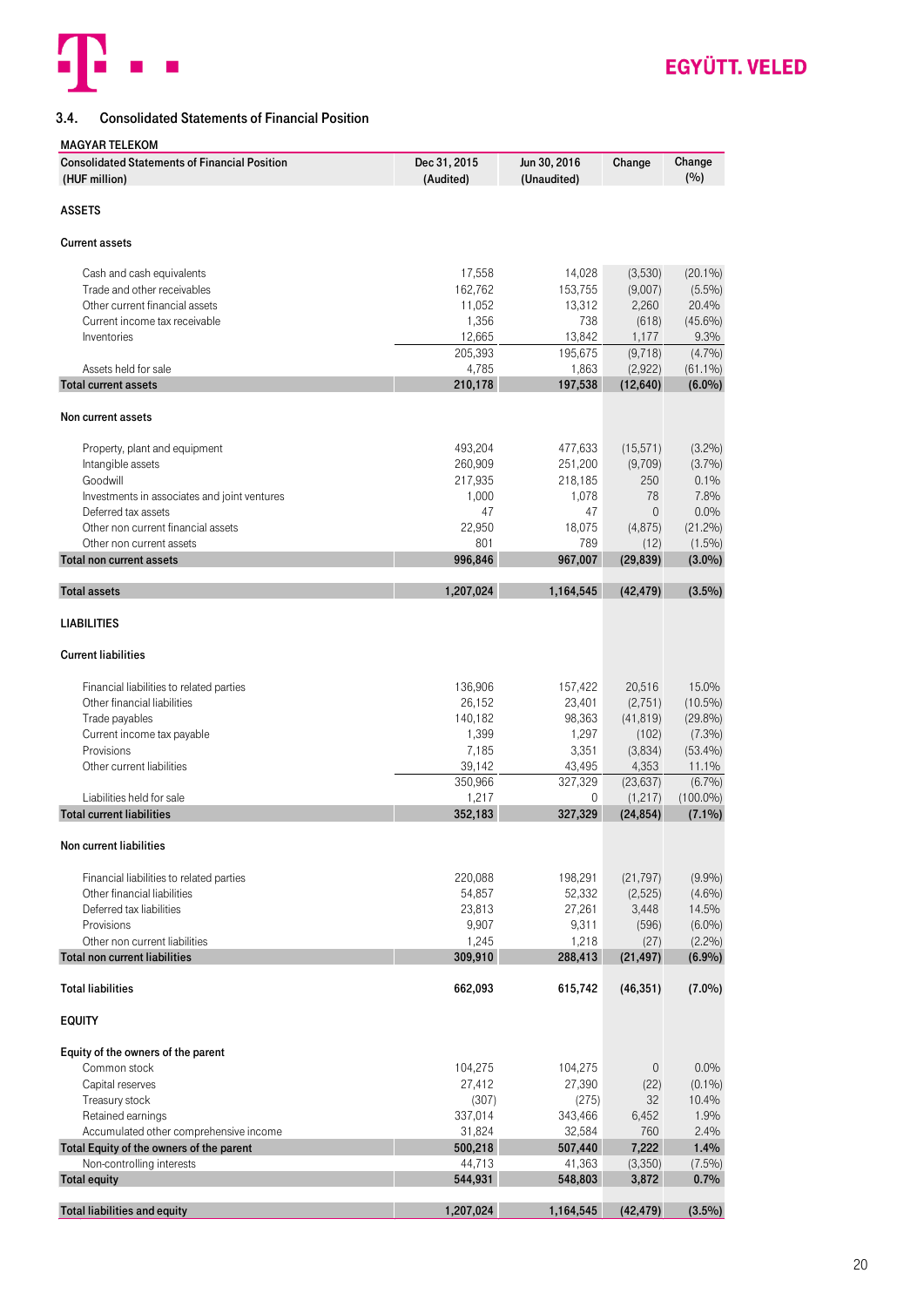

### <span id="page-20-0"></span>3.5. Consolidated Statements of Cash Flows

| <b>MAGYAR TELEKOM</b>                                                               |                 |                 |           |             |
|-------------------------------------------------------------------------------------|-----------------|-----------------|-----------|-------------|
| <b>Consolidated Statements of Cash Flows</b>                                        | 1-6 months 2015 | 1-6 months 2016 | Change    | Change      |
| (HUF million)                                                                       | (Unaudited)     | (Unaudited)     |           | (%)         |
| Cash flows from operating activities                                                |                 |                 |           |             |
| Profit for the period                                                               | 16,851          | 23,061          | 6,210     | 36.9%       |
| Depreciation and amortization                                                       | 54,371          | 54,977          | 606       | 1.1%        |
| Income tax expense                                                                  | 7,992           | 8,973           | 981       | 12.3%       |
| Net financial result                                                                | 15,429          | 12,469          | (2,960)   | $(19.2\%)$  |
| Share of associates' and joint ventures' result                                     | $\mathbf{0}$    | (78)            | (78)      | n.a.        |
| Change in assets carried as working capital                                         | (13,688)        | 11,618          | 25,306    | n.m.        |
| Change in provisions                                                                | (1,571)         | (4, 405)        | (2,834)   | $(180.4\%)$ |
| Change in liabilities carried as working capital                                    | 715             | (22, 623)       | (23, 338) | n.m.        |
| Income tax paid                                                                     | (6, 196)        | (5,012)         | 1,184     | 19.1%       |
| Dividend received                                                                   | $\mathbf{0}$    | 14              | 14        | n.a.        |
| Interest and other financial charges paid                                           | (14, 877)       | (11, 979)       | 2,898     | 19.5%       |
| Interest received                                                                   | 503             | 343             | (160)     | $(31.8\%)$  |
| Other non-cash items                                                                | (1,050)         | (4,989)         | (3,939)   | $(375.1\%)$ |
| Net cash generated from operating activities                                        | 58,479          | 62,369          | 3,890     | 6.7%        |
| Cash flows from investing activities                                                |                 |                 |           |             |
| Investments in tangible and intangible assets                                       | (35,088)        | (35, 261)       | (173)     | $(0.5\%)$   |
| Adjustments to cash purchases                                                       | (6, 201)        | (15, 144)       | (8,943)   | $(144.2\%)$ |
| Purchase of subsidiaries and business units                                         | (15, 773)       | (28)            | 15,745    | 99.8%       |
| Cash acquired through business combinations                                         | 1,815           | 0               | (1, 815)  | $(100.0\%)$ |
| (Payments for) / Proceeds from other financial assets - net                         | 17,075          | (1, 180)        | (18, 255) | n.m.        |
| Proceeds from disposal of property, plant and equipment (PPE) and intangible assets | 737             | 8,760           | 8,023     | n.m.        |
| Proceeds from disposal of subsidiaries and associates                               | $\Omega$        | 3,484           | 3,484     | n.a.        |
| Net cash used in investing activities                                               | (37, 435)       | (39, 369)       | (1,934)   | (5.2%)      |
| Cash flows from financing activities                                                |                 |                 |           |             |
| Dividends paid to shareholders and Non-controlling interests                        | (6, 158)        | (19, 224)       | (13,066)  | $(212.2\%)$ |
| Proceeds from/Repayment of loans and other borrowings -net                          | (11, 317)       | (3,401)         | 7,916     | 69.9%       |
| Repayment of other financial liabilities                                            | (5, 372)        | (4,000)         | 1,372     | 25.5%       |
| Net cash used in financing activities                                               | (22, 847)       | (26, 625)       | (3,778)   | $(16.5\%)$  |
|                                                                                     |                 |                 |           |             |
| Exchange differences on cash and cash equivalents                                   | (10)            | 95              | 105       | n.m.        |
| Change in cash and cash equivalents                                                 | (1, 813)        | (3,530)         | (1,717)   | $(94.7\%)$  |
| Cash and cash equivalents, beginning of period                                      | 14,625          | 17,558          | 2,933     | 20.1%       |
| Cash and cash equivalents, end of period                                            | 12,812          | 14,028          | 1,216     | 9.5%        |
| Change in cash and cash equivalents                                                 | (1, 813)        | (3,530)         | (1,717)   | $(94.7\%)$  |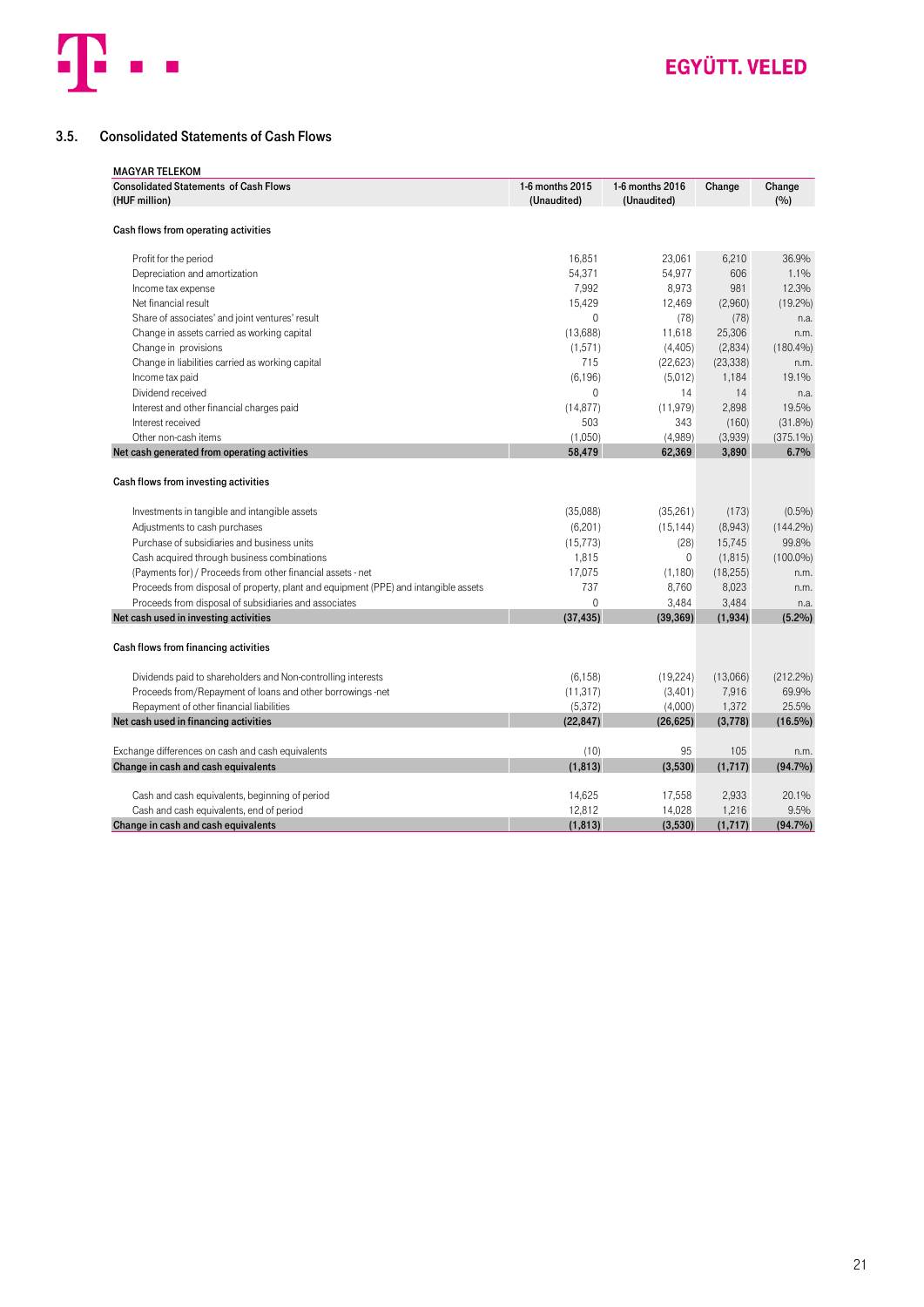

### <span id="page-21-0"></span>3.6. Consolidated Statements of Changes in Equity

MAGYAR TELEKOM - Consolidated Statements of Changes in Equity (unaudited)

MAGYAR TELEKOM - Consolidated Statements of Changes in Equity (unaudited)

|                                                                                                                                                                   | pieces                    |                              |            |                                                           |       |                    | in HUF millions                                                    |                                                                 |                                          |                              |                                             |
|-------------------------------------------------------------------------------------------------------------------------------------------------------------------|---------------------------|------------------------------|------------|-----------------------------------------------------------|-------|--------------------|--------------------------------------------------------------------|-----------------------------------------------------------------|------------------------------------------|------------------------------|---------------------------------------------|
|                                                                                                                                                                   |                           |                              |            | Capital reserves                                          |       |                    |                                                                    | Accumulated Other Comprehensive                                 |                                          |                              |                                             |
|                                                                                                                                                                   | Shares of common<br>stock | Common stock Additional paid | in capital | settled share-based<br>Reserve for equity<br>transactions | stock |                    | Treasury Retained Cumulative<br>adjustment<br>earnings translation | Revaluation reserve<br>assets - net of tax<br>for AFS financial | Equity of the<br>owners of the<br>parent | Non-controlling<br>interests | <b>Total Equity</b>                         |
| Balance at December 31, 2014                                                                                                                                      | 042,742,543               | 104,275                      | 27,379     | 17                                                        | (307) | 310,406            | 32,276                                                             | (92)                                                            | 473,954                                  | 50,444                       | 524,398                                     |
| Dividend declared to Non-controlling interests<br>Equity settled share-based transactions<br>Total comprehensive income<br>Acquisition of GTS Hungary<br>Dividend |                           |                              |            | $\approx$                                                 |       | (1, 108)<br>15,026 | 28                                                                 | (17)                                                            | (1, 108)<br>$\approx$<br>15,037          | (6, 423)<br>1,646            | (6, 423)<br>$\approx$<br>(1, 108)<br>16,683 |
| Balance at June 30, 2015                                                                                                                                          | 042,742,543               | 104,275                      | 27,379     | 27                                                        | (307) | 324,324            | 32,304                                                             | (109)                                                           | 487,893                                  | 45,667                       | 533,560                                     |
| Dividend declared to Non-controlling interests<br>Equity settled share-based transactions<br>Total comprehensive income<br>Dividend                               |                           |                              |            | 6                                                         |       | 12,690             | (412)                                                              | $\frac{4}{1}$                                                   | ဖ<br>12,319                              | (2,699)<br>1,745             | $\circ$<br>(2,699)<br>14,064                |
| Balance at December 31, 2015                                                                                                                                      | 042,742,543               | 104,275                      | 27,379     | 33                                                        | (307) | 337,014            | 31,892                                                             | (68)                                                            | 500,218                                  | 44,713                       | 544,931                                     |
| Dividend declared to Non-controlling interests<br>Dividend                                                                                                        |                           |                              |            |                                                           |       | (15,633)           |                                                                    |                                                                 | (15, 633)                                | (4,650)                      | (15, 633)<br>(4, 650)                       |
| Equity settled share-based transactions<br>Total comprehensive income                                                                                             |                           |                              |            | $(22)$                                                    | 32    | 22,085             | 767                                                                | $\epsilon$                                                      | 22,845<br>$\approx$                      | 1,300                        | $\approx$<br>24,145                         |
| Balance at June 30, 2016                                                                                                                                          | 042,742,543               | 104,275                      | 27,379     | $\overline{1}$                                            | (275) | 343,466            | 32,659                                                             | (75)                                                            | 507,440                                  | 41,363                       | 548,803                                     |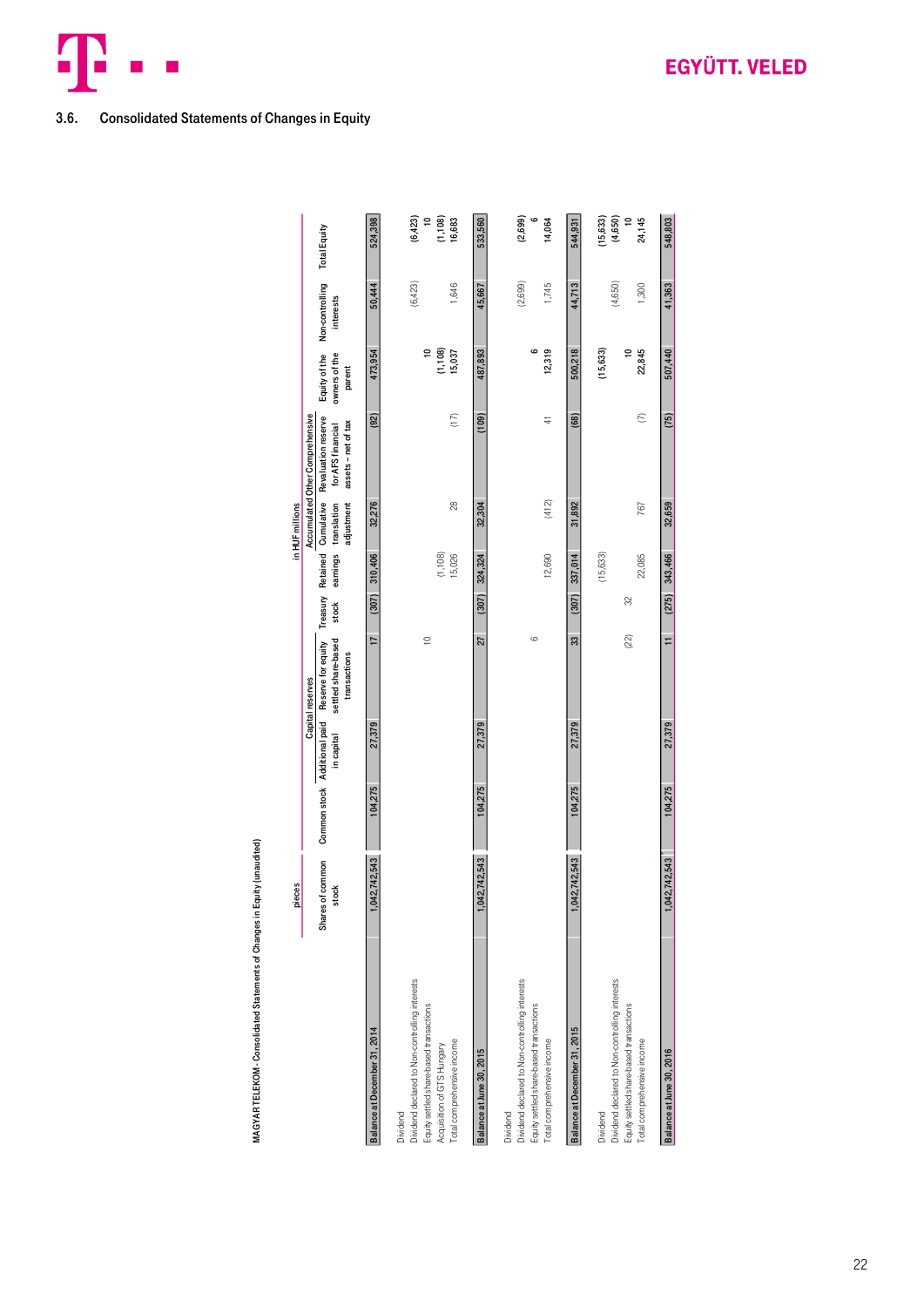

### <span id="page-22-0"></span>3.7. Exchange rate information

| <b>Exchange rate</b> | Q <sub>2</sub><br>2015 | Q2<br>2016 | Change<br>(%) | 1-6 months<br>2015 | 1-6 months<br>2016 | Change<br>(%) |
|----------------------|------------------------|------------|---------------|--------------------|--------------------|---------------|
|                      | 299.14                 | 314.16     | $5.0\%$       | 314.89             | 313.12             | $(0.6\%)$     |
|                      | 315.04                 | 316.16     | $0.4\%$       | 315.04             | 316.16             | $0.4\%$       |
|                      | 306.52                 | 313.71     | 2.3%          | 306.75             | 312.99             | $2.0\%$       |
|                      | 4.86                   | 5.09       | 4.7%          | 5.12               | 5.08               | $(0.8\%)$     |
|                      | 5.11                   | 5.12       | $0.2\%$       | 5.11               | 5.12               | 0.2%          |
|                      | 4.97                   | 5.08       | 2.2%          | 4.98               | 5.07               | 1.8%          |

#### <span id="page-22-1"></span>3.8. Segment information

| <b>HUF</b> millions                                | Q <sub>2</sub><br>2015 | Q <sub>2</sub><br>2016 | 1-6 months<br>2015 | 1-6 months<br>2016 |
|----------------------------------------------------|------------------------|------------------------|--------------------|--------------------|
| Total Telekom Hungary revenues                     | 137,683                | 127,736                | 275,257            | 253,535            |
| Less: Telekom Hungary revenues from other segments | (59)                   | (71)                   | (131)              | (132)              |
| Telekom Hungary revenues from external customers   | 137,624                | 127,665                | 275,126            | 253,403            |
|                                                    |                        |                        |                    |                    |
| Total Macedonia revenues                           | 12,928                 | 13,339                 | 25,432             | 25,943             |
| Less: Macedonia revenues from other segments       | (18)                   | (17)                   | (33)               | (33)               |
| Macedonia revenues from external customers         | 12,910                 | 13,322                 | 25,399             | 25,910             |
|                                                    |                        |                        |                    |                    |
| Total Montenegro revenues                          | 7,959                  | 7,208                  | 14,933             | 13,939             |
| Less: Montenegro revenues from other segments      | $\overline{c}$         | (29)                   | (6)                | (35)               |
| Montenegro revenues from external customers        | 7,961                  | 7,179                  | 14,927             | 13,904             |
|                                                    |                        |                        |                    |                    |
| Total consolidated revenue of the segments         | 158,495                | 148,166                | 315,452            | 293,217            |
| Measurement/rounding differences to Group revenue  | 0                      | 0                      | 0                  | $\Omega$           |
| Total revenue of the Group                         | 158,495                | 148,166                | 315,452            | 293,217            |
|                                                    |                        |                        |                    |                    |
| Segment results (EBITDA)                           |                        |                        |                    |                    |
| Telekom Hungary                                    | 44.229                 | 44.946                 | 79,389             | 86,196             |
| Macedonia                                          | 4,977                  | 3.659                  | 10.024             | 8,538              |
| Montenegro                                         | 3,160                  | 2,386                  | 5,580              | 4,665              |
| Total EBITDA of the segments                       | 52,366                 | 50.991                 | 94.993             | 99,399             |
| Measurement/rounding differences to Group EBITDA   | (189)                  | 163                    | (350)              | 3                  |
| <b>Total EBITDA of the Group</b>                   | 52,177                 | 51,154                 | 94,643             | 99,402             |